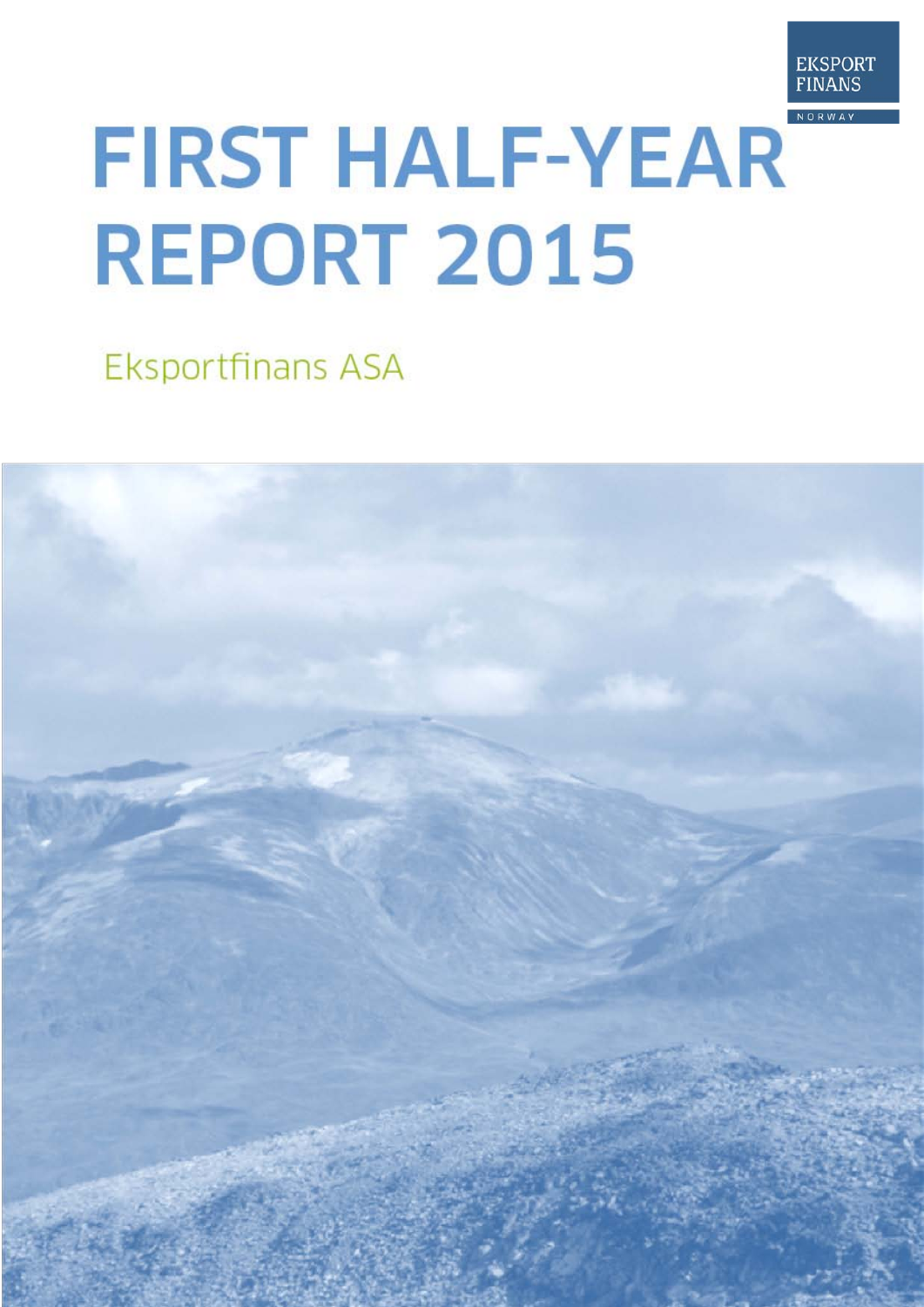| Report on review of interim financial information 25 |  |
|------------------------------------------------------|--|
|                                                      |  |

Cover photo: Laila Johnsen (Galdhøpiggen, Norway)

Some of the information herein constitutes "forward-looking statements" within the meaning of Section 27A of the U.S. Securities Act of 1933, as amended and Section 21E of the U.S. Securities Exchange Act of 1934, as amended. These forward-looking statements rely on a number of assumptions concerning future events. These forward-looking statements involve known and unknown risks, uncertainties and other factors, many of which are outside of Eksportfinans' control, which may cause actual results to differ materially from any future results expressed or implied from the forward-looking statements. As a result, any forward-looking statements included herein should not be regarded as a representation that the plans, objectives, results or other actions discussed will be achieved. Please see the Company's Annual Report on Form 20-F filed with the U.S. Securities and Exchange Commission for a discussion of certain factors that may cause actual results, performance or events to be materially different from those referred to herein. Eksportfinans disclaims any intention or obligation to update or revise any forward-looking statements, whether as a result of new information, future events or otherwise.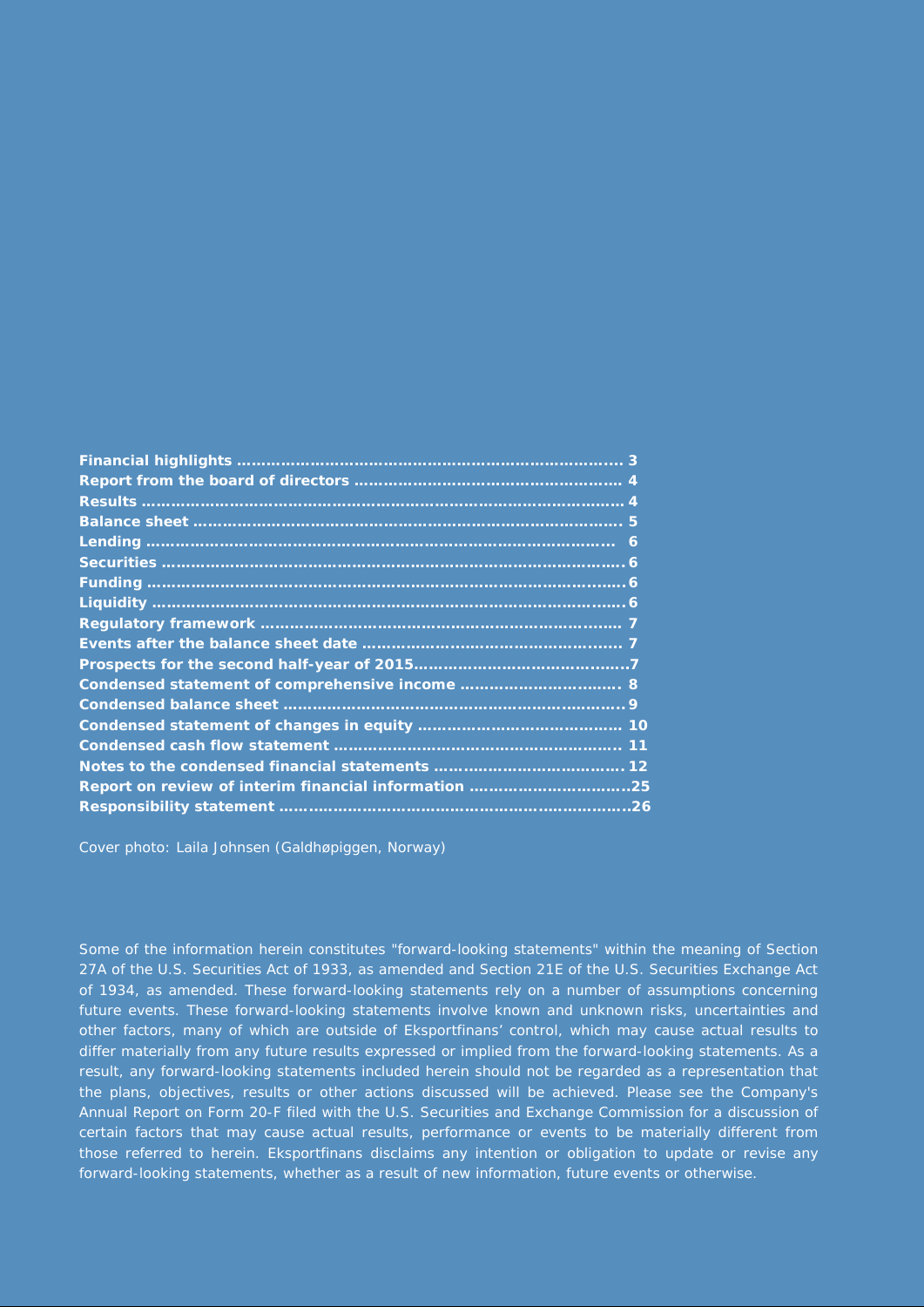# Financial highlights

The information for the second quarter and first half-year, respectively, of 2015 and 2014 are unaudited.

|                                                     | Second quarter |            | First half-year |            |  |
|-----------------------------------------------------|----------------|------------|-----------------|------------|--|
| (NOK million)                                       | 2015           | 2014       | 2015            | 2014       |  |
|                                                     |                |            |                 |            |  |
| Net interest income                                 | 123            | 111        | 224             | 231        |  |
| Total comprehensive income <sup>1)</sup>            | (344)          | (1, 498)   | (486)           | (3, 164)   |  |
| Return on equity $^{2)}$                            | (18.5%)        | $(62.0\%)$ | $(12.9\%)$      | $(60.3\%)$ |  |
| Net return on average assets and liabilities 3)     | 0.49%          | 0.34%      | 0.41%           | 0.34%      |  |
| Net operating expenses / average assets 4)          | 0.15%          | 0.11%      | 0.15%           | 0.20%      |  |
|                                                     |                |            |                 |            |  |
| Total assets                                        | 76,490         | 95,945     | 76,490          | 95,945     |  |
| Loans outstanding 5)                                | 32,325         | 45,510     | 32,325          | 45,510     |  |
| Public sector borrowers or guarantors <sup>6)</sup> | 38.8%          | 33.1%      | 38.8%           | 33.1%      |  |
| Core capital adequacy                               | 29.8%          | 39.0%      | 29.8%           | 39.0%      |  |
| Capital adequacy <sup>7)</sup>                      | 29.8%          | 40.5%      | 29.8%           | 40.5%      |  |
|                                                     |                |            |                 |            |  |
| Exchange rate NOK/USD <sup>8)</sup>                 | 7.8568         | 6.1528     | 7.8568          | 6.1528     |  |

#### **Definitions**

- 1) Total comprehensive income for the period includes net losses on financial instruments at fair value which amount to NOK 830 million for the first half-year of 2015 compared to net losses of NOK 4,471 million for the first half-year of 2014. For the second quarter of 2015 net losses on financial instruments at fair value amount to NOK 565 million compared to net losses on financial instruments at fair value of NOK 2,137 million in the second quarter of 2014.
- 2) Return on equity: Total comprehensive income for the period/average equity (average of opening and closing balance).
- 3) Net return on average assets and liabilities: The difference between net interest income/average interest generating assets and net interest expense/average interest bearing liabilities (average of daily calculations for the period).
- 4) Net operating expenses (salaries and other administrative expenses + depreciation + other expenses other income)/average assets (average of opening and closing balance).
- 5) Total loans outstanding: Consists of loans due from customers and part of loans due from credit institutions in the balance sheet. Accrued interest and unrealized gains/(losses) are not included, see notes 4, 5 and 6 to the accompanying unaudited condensed financial statements.
- 6) The ratio of public sector loans (municipalities, counties and Norwegian and foreign central government, including the Norwegian Guarantee Institute for Export Credits (GIEK) as borrowers or guarantors) to total lending.
- 7) The core capital ratio and the capital ratio are lower at first half-year 2015 compared to first half-year 2014 due to the introduction of new capital regulations reflecting CRD IV, implemented by the Norwegian Financial Supervisory Authority as of September 30, 2014.
- 8) Exchange rate at balance sheet date.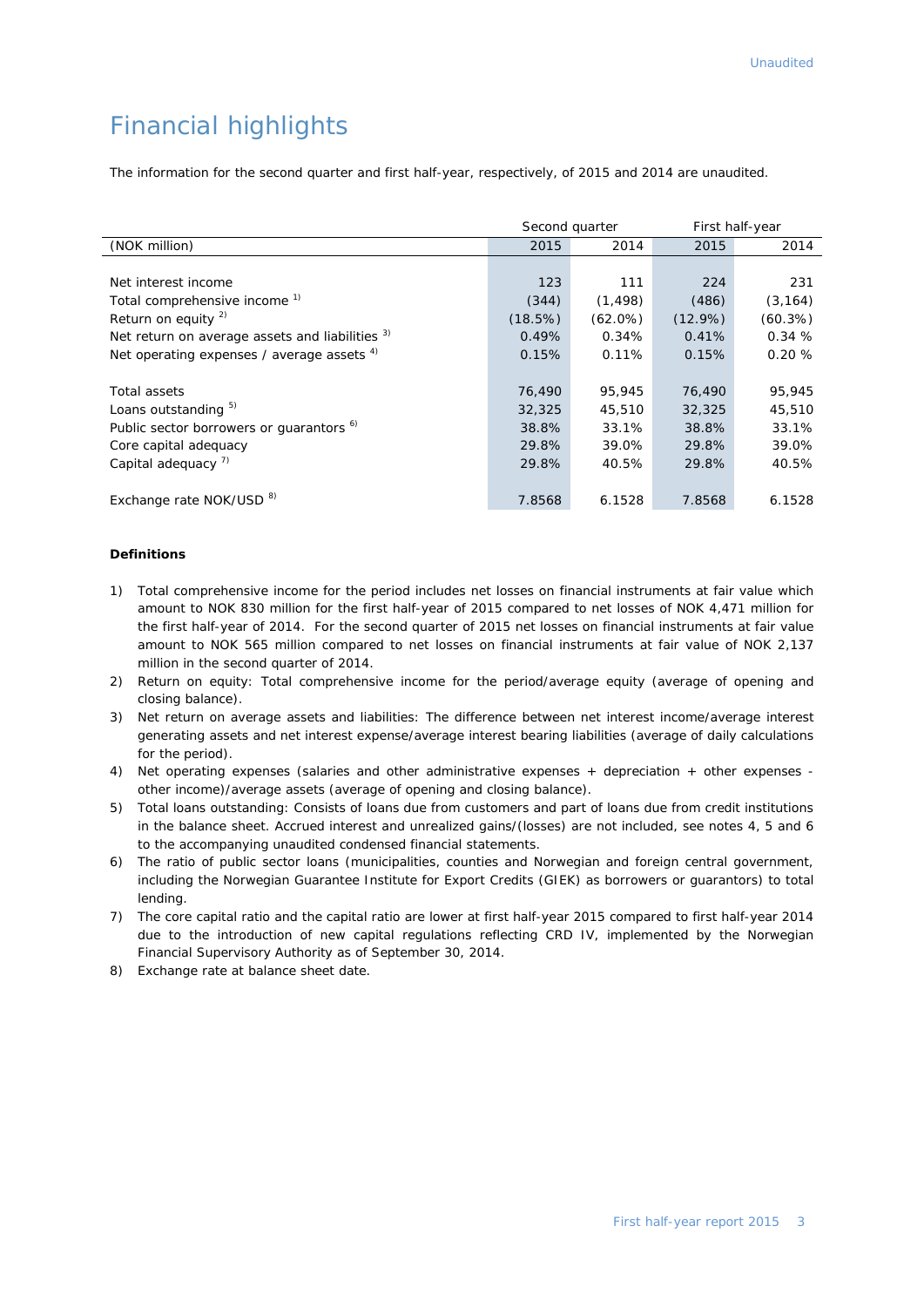## Report from the board of directors

## Results

#### **Second quarter 2015**

Net interest income was NOK 123 million for the second quarter of 2015 compared to NOK 111 million for the same period in 2014. Despite a lower level of interest generating assets, net interest income was higher for the second quarter of 2015 than for the equivalent period in 2014. This was due to the fact that in April 2015, Lehman Brothers International (Europe) (in administration) ("LBIE") confirmed their acceptance of Eksportfinans' Close-out Amount calculations in 2008 under the ISDA Master Agreement between LBIE and Eksportfinans. The previously booked contingency related to the above mentioned ISDA Master Agreement was reversed in the second quarter of 2015 with an amount of NOK 26 million.

Total comprehensive income was negative NOK 344 million for the second quarter of 2015. The comparable figure was negative NOK 1,498 million for the second quarter of 2014. The negative figures in both quarters were due to unrealized losses on Eksportfinans' own debt (as explained in the section "Net other operating income").

#### **First half-year 2015**

Net interest income amounted to NOK 224 million for the first half-year of 2015, compared to NOK 231 million for the same period in 2014. The lower net interest income was mainly a result of the lower level of interest generating assets. The reversal of the contingency described above contributed positively to the net interest income in the first half-year of 2015.

The net return on average assets and liabilities (see "Financial highlights" on page 3) was 0.41 percent for the first half-year of 2015, compared to 0.34 percent for the corresponding period in 2014.

#### **Profit/(loss) for the period**

Total comprehensive income in the first half-

year of 2015 was negative NOK 486 million, compared to negative NOK 3,164 million for the same period in 2014. The negative figures were primarily due to the reversal of previously unrealized gains on Eksportfinans' own debt.

Return on equity was negative 12.9 percent for the first half-year of 2015, compared to negative 60.3 percent for the first half-year of 2014. This was also due to the debt-related reversal of previously unrealized gains described above.

Table 1 below shows the calculation of the non-IFRS measure of profit excluding unrealized gains and losses on financial instruments and realized losses hedged by the Portfolio Hedge Agreement ("PHA"), with the corresponding return on equity. This calculation may be of interest to investors because it allows assessment of the performance of the underlying business operations without the volatility caused by fair value fluctuations, including specifically the reversal of previously recognized unrealized gains on Eksportfinans' own debt.

Profit excluding unrealized gains and losses and excluding realized losses hedged by the PHA amounted to NOK 114 million for the first halfyear of 2015. This was an increase of NOK 33 million compared to the same period in 2014. The primary reason for this increase is a gain in the first quarter of 2015 of around NOK 30 million before tax, related to the realization of ISK 2 billion of previously frozen funds in Iceland through an auction held by the Icelandic central bank. Also affecting this result positively is the reversal of the contingency of NOK 26 million mentioned above. The lower level of interest generating assets had an adverse effect.

#### **Net other operating income**

Net other operating income was negative NOK 824 million for the first half-year of 2015 compared to negative NOK 4,466 million in the same period of 2014.

These negative figures are primarily due to large fluctuations in the credit spreads of Eksportfinans' own debt. These credit spreads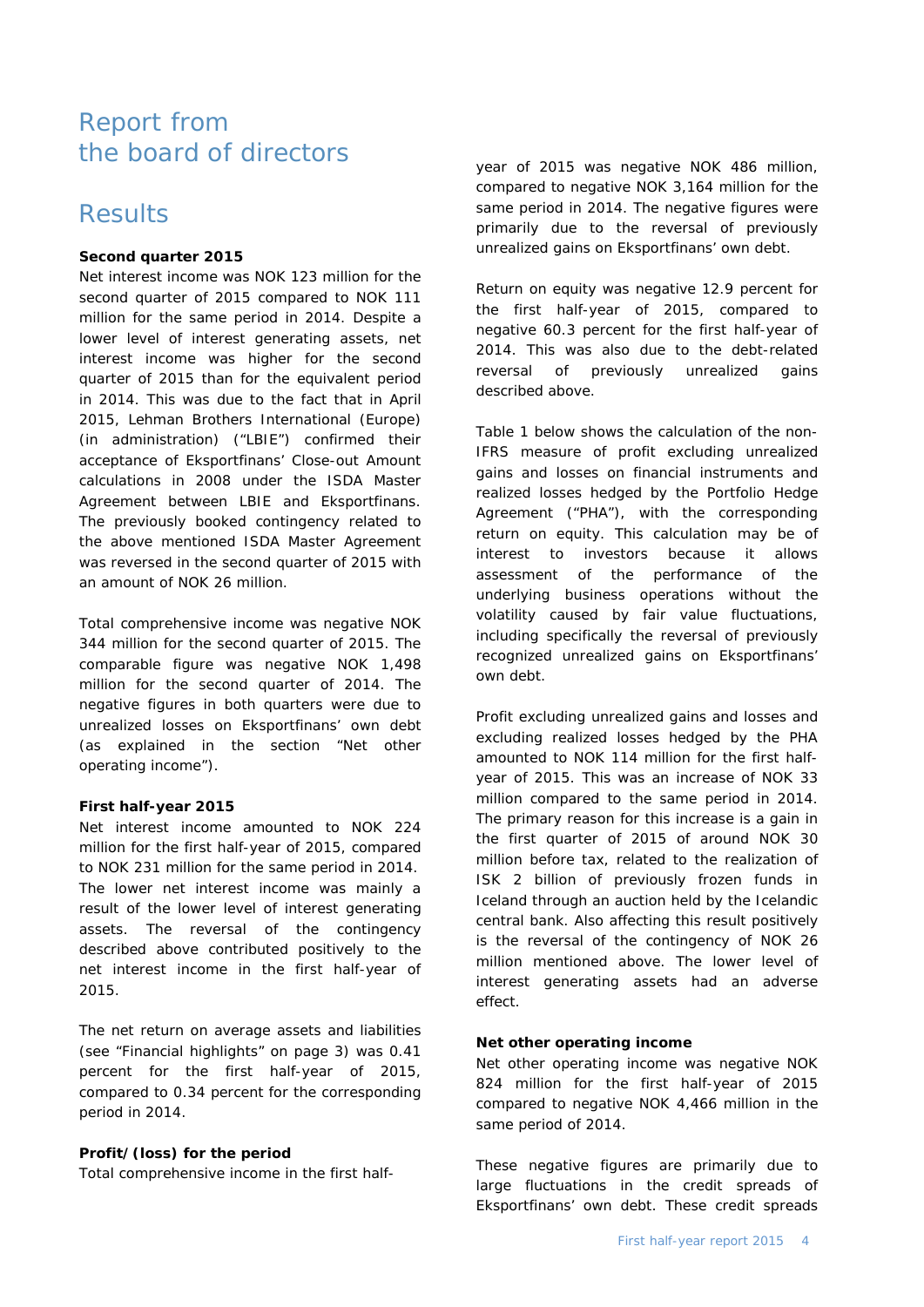increased in late 2011, and have since recovered considerably, leading to unrealized losses for the company. In the first half-year of 2015, unrealized losses on Eksportfinans' own debt amounted to NOK 607 million compared to unrealized losses of NOK 4,465 million in the corresponding period of 2014 (see note 2 to the accompanying unaudited condensed financial statements). Net of derivatives, this resulted in an unrealized loss of NOK 824 million in the first half-year of 2015 (whereof around NOK 813 million is due to the before mentioned credit spread effects), compared to an unrealized loss of NOK 4,443 million in the same period of 2014 (see note 15 to the accompanying unaudited condensed financial statements).

The cumulative unrealized gain on Eksportfinans' own debt, net of derivatives, is NOK 1,486 million as of June 30, 2015 (whereof around NOK 1,480 million is due to credit spread effects), compared to NOK 2,310 million as of December 31, 2014 and NOK 3,890 million as of June 30, 2014.

#### **Total operating expenses**

Total operating expenses amounted to NOK 68 million in the first half-year of 2015, compared to NOK 102 million for the same period in 2014. The main reason for this decrease is the high litigation expenses in the first half-year of 2014.

The key ratio of net operating expenses in relation to average assets was 0.15 percent in the first half-year of 2015, compared to 0.20 percent for the corresponding period in 2014. This decrease is due to the aforementioned litigation expenses in the first half-year of 2014.

## Balance sheet

Total assets amounted to NOK 76.5 billion at June 30, 2015, compared to NOK 85.6 billion at December 31, 2014, and NOK 96.0 billion at June 30, 2014. The reduction was mainly due to repayments on the debt portfolio.

Outstanding bond debt was NOK 60.6 billion at June 30, 2015, compared to NOK 66.4 billion at December 31, 2014, and NOK 74.8 billion at June 30, 2014. Again, the decrease was mainly due to repayments on the debt portfolio.

The capital ratio was 29.8 percent at June 30, 2015 compared to 24.4 percent at December 31, 2014, and 40.5 percent at June 30, 2014. The core capital ratio was 29.8 percent at June 30, 2015 compared to 24.3 percent at December 31, 2014, and 39.0 percent at June 30, 2014. The decrease in the capital ratios since June 30, 2014 is due to the new capital regulations reflecting CRD IV, implemented by the Norwegian Financial Supervisory Authority ("FSA") as of September 30, 2014. The company's estimate of its core capital ratio at June 30, 2015 according to the capital regulations prior to the implementation of CRD IV was 52 percent (45 percent at December 31, 2014). The reasons for the decrease under the CRD IV regulations are changed risk weights on financial institutions, affecting mainly Eksportfinans' bank guaranteed loans and securities, as well as the CVA (Credit Valuation Adjustment) charge on financial derivatives.

| Table 1: NON-TERS PROTIETOR THE DEFICIE                                                                                                                                                  |          |                |       |                 |
|------------------------------------------------------------------------------------------------------------------------------------------------------------------------------------------|----------|----------------|-------|-----------------|
|                                                                                                                                                                                          |          | Second quarter |       | First half-year |
| (NOK million)                                                                                                                                                                            | 2015     | 2014           | 2015  | 2014            |
| Comprehensive income according to IFRS                                                                                                                                                   | (344)    | (1, 498)       | (486) | (3, 164)        |
| Net unrealized losses/(gains)                                                                                                                                                            | 546      | 2,124          | 827   | 4,444           |
| Unrealized gains/(losses) related to Iceland 1)                                                                                                                                          | $\Omega$ |                | (2)   |                 |
| Tax effect of the items above                                                                                                                                                            | (148)    | (574)          | (225) | (1,200)         |
| Non-IFRS profit for the period excluding unrealized<br>gains/(losses) on financial instruments and excluding<br>realized losses/(gains) hedged by the PHA                                | 54       | 53             | 114   | 81              |
| Return on equity based on profit for the period excluding<br>unrealized gains/(losses) on financial instruments and<br>excluding realized losses/(gains) hedged by the PHA <sup>2)</sup> | 2.8%     | 2.9%           | 3.1%  | 2.2%            |

#### **Table 1: Non-IFRS profit for the period**

1) Reversal of previously recognized gains/losses (at exchange rates applicable at reporting date).

2) Return on equity: Profit for the period/average equity adjusted for proposed not distributed dividends.<br>First half-year report 2015 5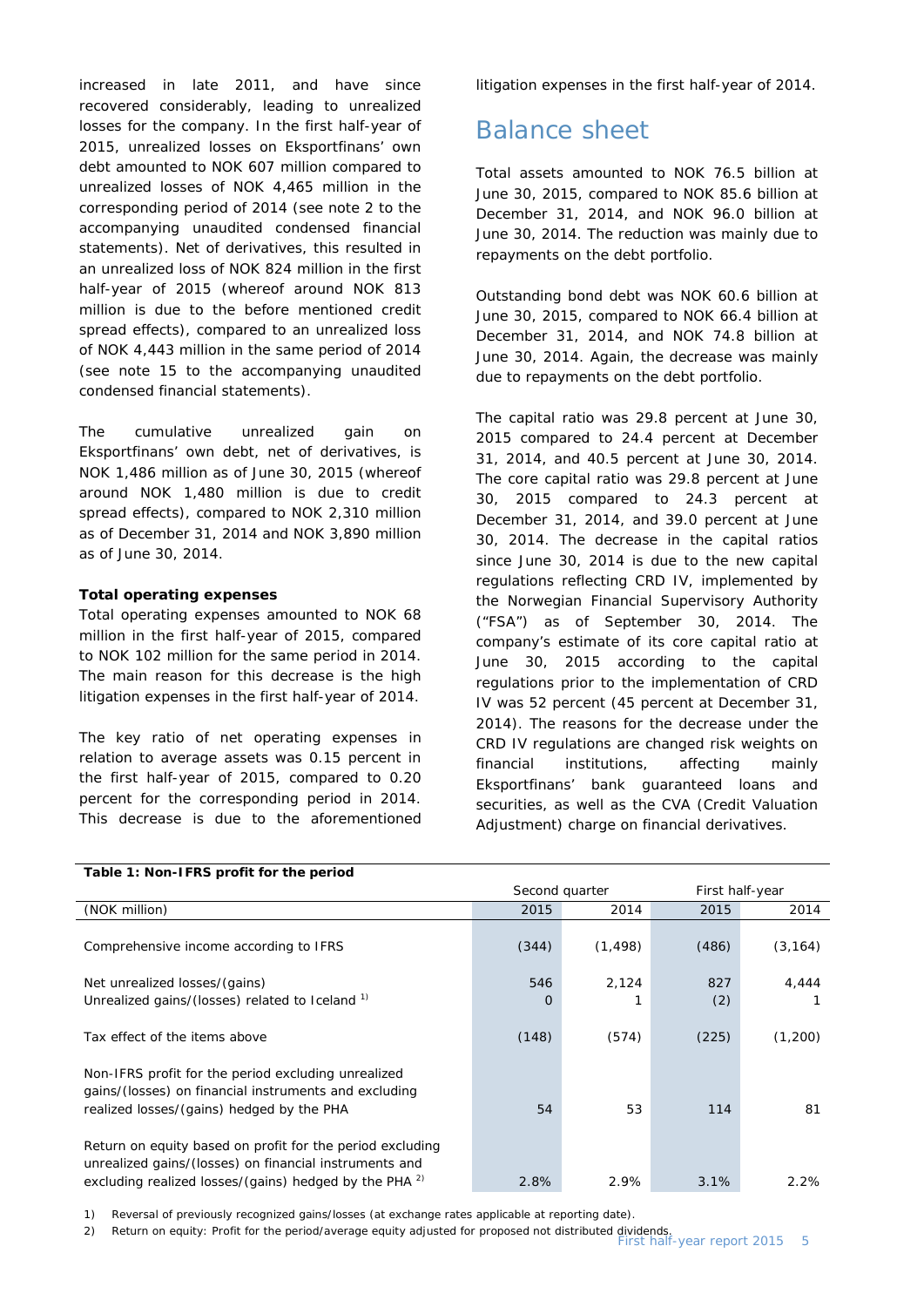# Lending

The volume of outstanding export loans was NOK 30.5 billion at June 30, 2015, compared to NOK 36.1 billion at December 31, 2014, and NOK 41.1 billion at June 30, 2014.

Eksportfinans' involvement in local government lending totaled NOK 1.9 billion at June 30, 2015, compared to NOK 3.0 billion at December 31, 2014 and NOK 4.3 billion at June 30, 2014.

## **Securities**

The total securities portfolio was NOK 29.4 billion at June 30, 2015 compared to NOK 28.0 billion at December 31, 2014 and NOK 33.0 billion at June 30, 2014.

The securities portfolio consists of two different sub-portfolios. The first is subject to the PHA with Eksportfinans' shareholders which has been in place since February 29, 2008 (the "PHA portfolio"), and the second is maintained for the purpose of liquidity (referred to herein as the "liquidity reserve portfolio").

The fair value of the PHA portfolio was NOK 6.4 billion at June 30, 2015, compared to NOK 6.9

billion at December 31, 2014 and NOK 7.0 billion at June 30, 2014. The PHA portfolio will largely be held to maturity. For further information on the PHA see Note 14 to the accompanying unaudited condensed financial statements.

The fair value of the liquidity reserve portfolio was NOK 23.0 billion at June 30, 2015, compared to NOK 21.1 billion at December 31, 2014 and NOK 26.0 billion at June 30, 2014.

# Funding

Eksportfinans did not have the need to seek new funding from the markets during the first half-year of 2015.

# **Liquidity**

As at June 30, 2015, short term liquidity amounted to NOK 27.4 billion, consisting of the liquidity reserve portfolio of NOK 23.0 billion and cash equivalents of NOK 4.4 billion. Including the PHA portfolio of NOK 6.4 billion, total liquidity reserves totaled NOK 33.8 billion at the end of June 2015.

|                                                    |                       | Estimated loan         | Estimated      | Estimated               |
|----------------------------------------------------|-----------------------|------------------------|----------------|-------------------------|
|                                                    | <b>Estimated debt</b> | receivables            | investments    | cumulative              |
| (NOK billion)                                      | maturing $^{2)}$      | maturing <sup>3)</sup> | maturing $4$ ) | liquidity <sup>5)</sup> |
|                                                    |                       |                        |                |                         |
| Short-term liquidity at June 30, 2015 <sup>1</sup> |                       |                        |                | 27.4                    |
| 2015                                               | 13.9                  | 4.7                    | 0.5            | 18.8                    |
| 2016                                               | 26.7                  | 9.2                    | 1.6            | 2.9                     |
| 2017                                               | 10.1                  | 5.1                    | 1.6            | $-0.4$                  |
| 2018                                               | 1.7                   | 3.7                    | 0.4            | 1.9                     |
| 2019                                               | 2.3                   | 2.9                    | 0.3            | 2.8                     |
| 2020                                               | 0.7                   | 2.7                    | 0.4            | 5.2                     |
| 2021                                               | 2.8                   | 1.2                    | 0.3            | 4.0                     |
| 2022                                               | 0.7                   | 0.8                    | 0.3            | 4.4                     |
| 2023                                               | 0.4                   | 0.4                    | 0.3            | 4.8                     |
| 2024                                               | 0.3                   | 0.4                    | 0.2            | 5.1                     |
| Thereafter                                         | 2.2                   | 0.7                    | 0.7            | 4.3                     |
| Total                                              | 61.8                  | 32.0                   | 6.7            |                         |

#### **Table 2: Estimated cumulative liquidity**

1) Short-term liquidity is comprised of the sum of the Liquidity Reserve Portfolio (at fair value) and deposits

2) Principal amount of own debt securities. The column includes single- and multi-callable issues. Includes principal cash flows of derivatives economically hedging structured bond debt. For the structured bond debt with call and trigger options, the expected maturity is estimated using a sophisticated valuation system. The actual maturities might differ from these estimations

3) Represents principal amount of loan receivables

4) Represents principal amount of investments in the PHA portfolio

5) Represents estimated cumulative liquidity at year-end (calculated as the amount at prior period end minus estimated long-term debt maturing during period plus estimated loans receivable and long-term investments maturing during the period) except for the first row which states the actual liquidity at June 30, 2015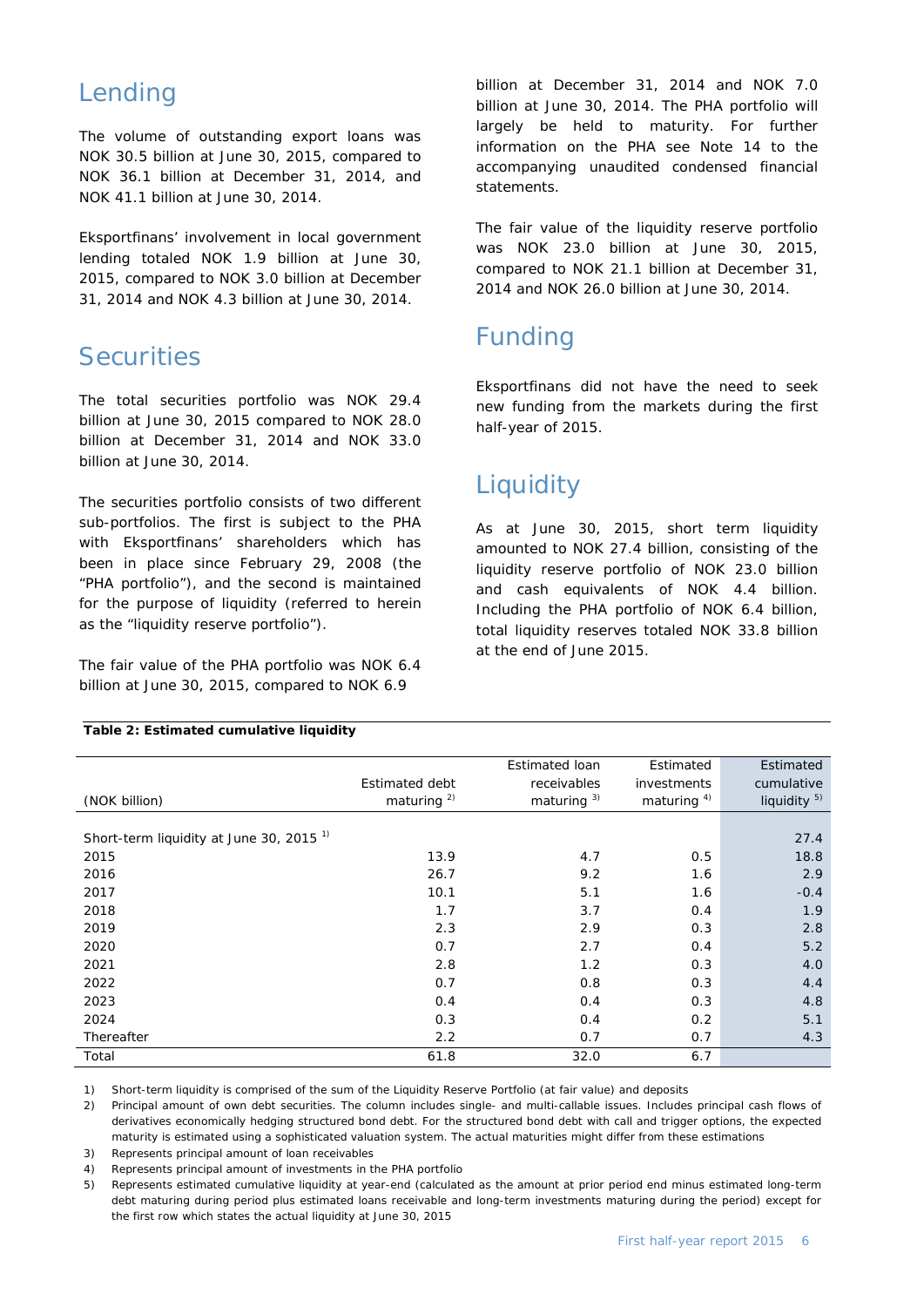The company manages liquidity risk both through matching maturities for assets and liabilities and through stress-testing for the short and medium term.

A maturity analysis of financial liabilities based on expected maturities is included in note 16 of the accompanying unaudited condensed financial statements.

Table 2 above shows cumulative liquidity, as measured by short-term liquidity as of June 30, 2015, plus the amounts of maturing loans and investments and minus the amounts of maturing bond debt, based on estimated maturities.

During the first half-year of 2015, the liquidity position has been affected by foreign exchange rate fluctuations and adverse movements in key market risk factors, primarily on the debt portfolio. In the first half-year of 2015, high levels on the JPY/USD exchange rate led to shorter estimated maturities on the structured bond portfolio.

Market developments have been within the scenarios covered in the company's liquidity planning activities. In addition, the company's USD 1 billion credit facility with its three largest owner banks has been renewed in June 2015. This facility if required, together with liquidity reserves and any loan prepayments, are anticipated to meet liquidity needs going forward.

## Regulatory framework

In 2012, related to regulations concerning the calculation of exposures to a single client, the Norwegian FSA granted extended time limits for loans which would otherwise have been in breach of the regulations. The exemption remained for one loan at June 30, 2015, and will stay in place until the loan has reached the regulatory level through scheduled repayments of principal.

# Events after the balance sheet date

There are no events after the balance sheet date materially affecting the financial statements.

# Prospects for the second half-year of 2015

The board expects stable operations to continue in the second half of 2015. The balance sheet is expected to reduce further due to maturing debt. However, a further weakening of NOK could partly offset this reduction.

Eksportfinans has solid capital and liquidity reserves for the rest of 2015. The board will nevertheless closely monitor the development in the international capital markets and its impact on Eksportfinans' balance sheet and liquidity in the short and medium term.

Accumulated unrealized gains due to price fluctuations of Eksportfinans' own debt, amounting to NOK 1,486 million (net of derivatives) as of June 30, 2015, will continue to be reversed as unrealized losses in the future.

> Oslo, August 21, 2015 EKSPORTFINANS ASA The board of directors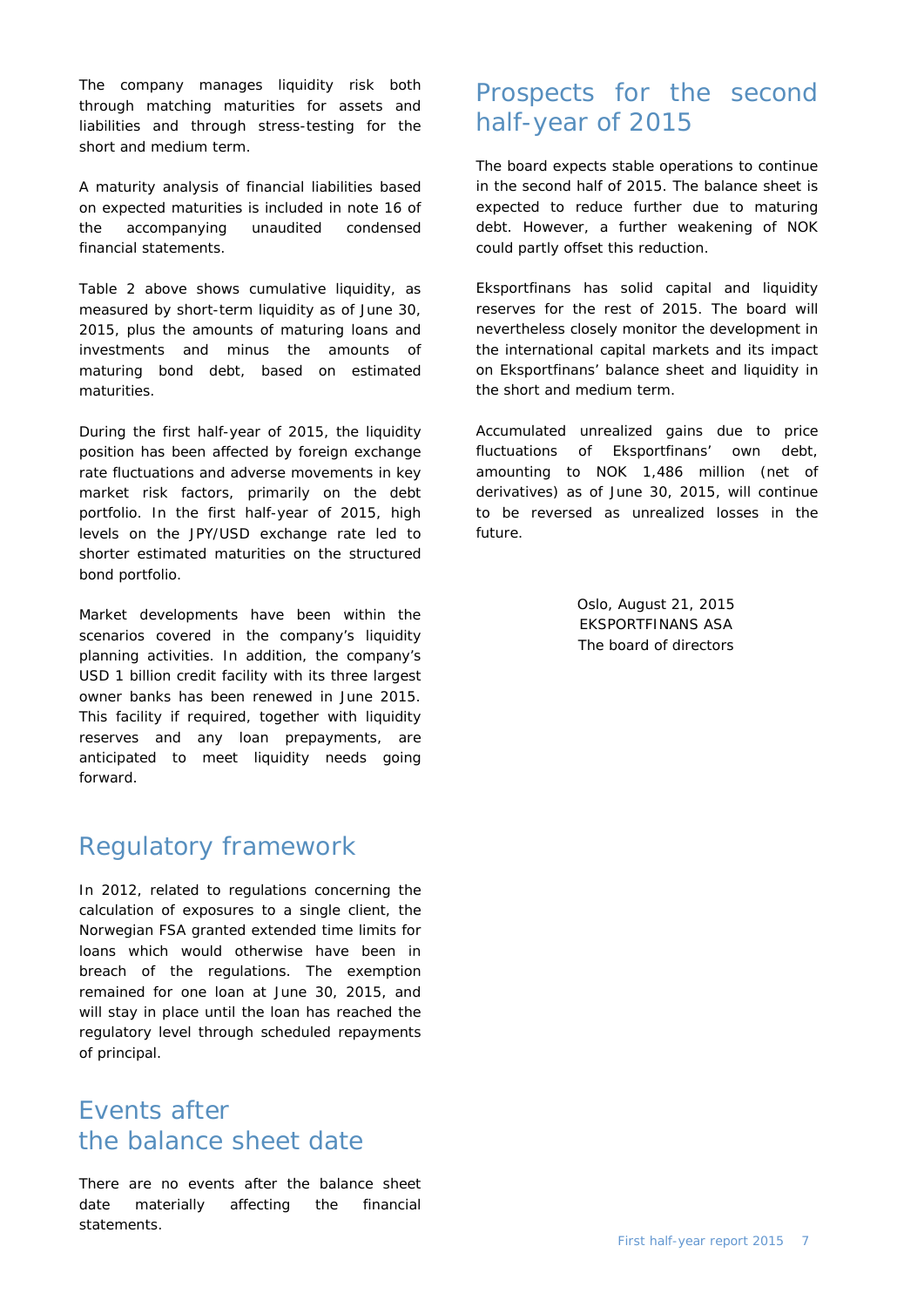# Condensed statement of comprehensive income

The information for the second quarter and the first half-year of 2015 and 2014 are unaudited.

|                                     | Second quarter |          | First half-year |          |             |  |
|-------------------------------------|----------------|----------|-----------------|----------|-------------|--|
| (NOK million)                       | 2015           | 2014     | 2015            | 2014     | <b>Note</b> |  |
|                                     |                |          |                 |          |             |  |
| Interest and related income         | 480            | 573      | 964             | 1,190    |             |  |
| Interest and related expenses       | 357            | 462      | 740             | 959      |             |  |
| Net interest income                 | 123            | 111      | 224             | 231      |             |  |
|                                     |                |          |                 |          |             |  |
| Net commissions related to banking  |                |          |                 |          |             |  |
| services                            | $\overline{O}$ | 0        | (1)             | (1)      |             |  |
| Net gains/(losses) on               |                |          |                 |          |             |  |
| financial instruments at fair value | (565)          | (2, 137) | (830)           | (4, 471) | 2,15        |  |
| Other income                        | $\overline{4}$ | 3        | 7               | 6        |             |  |
| Net other operating income/(loss)   | (561)          | (2, 134) | (824)           | (4, 466) |             |  |
|                                     |                |          |                 |          |             |  |
| <b>Total operating income</b>       | (438)          | (2,023)  | (600)           | (4, 235) |             |  |
|                                     |                |          |                 |          |             |  |
| Salaries and other administrative   |                |          |                 |          |             |  |
| expenses                            | 29             | 25       | 57              | 90       |             |  |
| Depreciations                       | 4              | 4        | 8               | 8        |             |  |
| Other expenses                      | 2              | 2        | 3               | 4        |             |  |
| <b>Total operating expenses</b>     | 35             | 31       | 68              | 102      |             |  |
|                                     |                |          |                 |          |             |  |
| Pre-tax operating loss              | (473)          | (2,054)  | (668)           | (4, 337) |             |  |
|                                     |                |          |                 |          |             |  |
| Taxes                               | (129)          | (556)    | (182)           | (1, 173) |             |  |
| Loss for the period                 | (344)          | (1, 498) | (486)           | (3, 164) |             |  |
|                                     |                |          |                 |          |             |  |
| Other comprehensive income *        | $\Omega$       | $\Omega$ | $\overline{O}$  | 0        |             |  |
| Total comprehensive income          | (344)          | (1, 498) | (486)           | (3, 164) |             |  |
|                                     |                |          |                 |          |             |  |

\* Items that will not be reclassified to profit or loss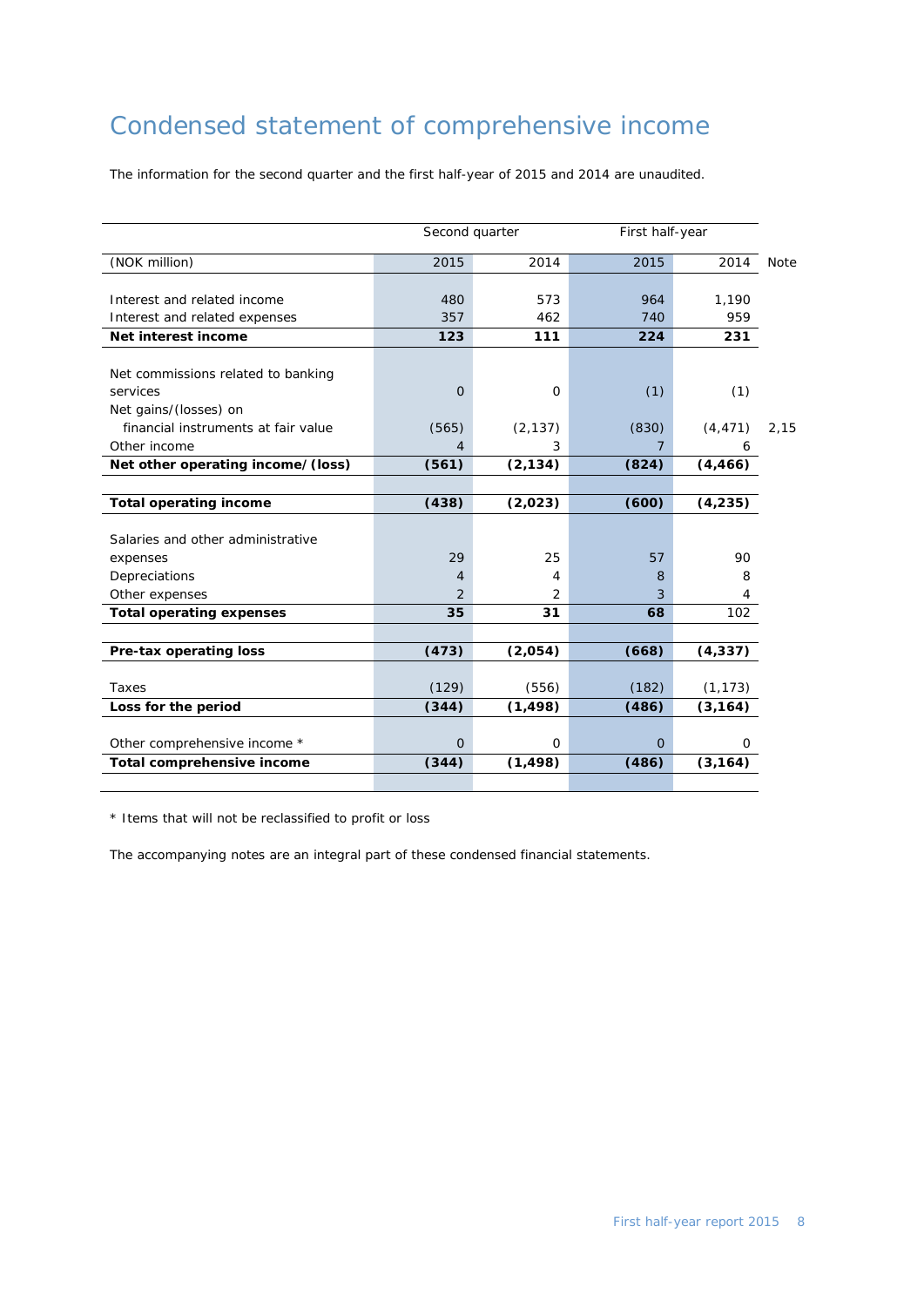# Condensed balance sheet

| (NOK million)                               | June 30, 2015 | Dec 31, 2014 | June 30,2014 | Note  |
|---------------------------------------------|---------------|--------------|--------------|-------|
|                                             |               |              |              |       |
| Loans due from credit institutions 1)       | 8,617         | 12,370       | 14,480       | 4,6,7 |
| Loans due from customers <sup>2)</sup>      | 28,257        | 33,372       | 37,586       | 5,6,7 |
| <b>Securities</b>                           | 29,383        | 27,991       | 33,012       | 8     |
| <b>Financial derivatives</b>                | 5,430         | 7,071        | 6,786        |       |
| Intangible assets                           | 3             | 4            | 5            |       |
| Property, equipment and investment property | 211           | 217          | 213          | 9     |
| Other assets                                | 4,589         | 4,604        | 3,863        | 10    |
| <b>Total assets</b>                         | 76,490        | 85,629       | 95,945       |       |
|                                             |               |              |              |       |
| Deposits by credit institutions             | $\mathbf{1}$  | $\circ$      | $\mathbf 0$  |       |
| Bond debt <sup>3)</sup>                     | 60,606        | 66,413       | 74,795       | 11    |
| <b>Financial derivatives</b>                | 4,417         | 5,129        | 5,441        |       |
| Taxes payable                               | 40            | 372          | 28           |       |
| Deferred tax liabilities                    |               | 229          | 924          |       |
| Other liabilities                           | 2,980         | 4,600        | 4,781        | 12    |
| Provisions                                  | 157           | 161          | 97           |       |
| Subordinated debt                           | 1,008         | 965          | 969          |       |
| <b>Total liabilities</b>                    | 69,216        | 77,869       | 87,035       |       |
|                                             |               |              |              |       |
| Share capital                               | 2,771         | 2,771        | 2,771        |       |
| Reserve for unrealized gains                | 1,043         | 1,043        | 5,349        |       |
| Other equity                                | 3,460         | 3,946        | 790          |       |
| Total shareholders' equity                  | 7,274         | 7,760        | 8,910        |       |
|                                             |               |              |              |       |
| Total liabilities and shareholders' equity  | 76,490        | 85,629       | 95,945       |       |
|                                             |               |              |              |       |

1) Of NOK 8,617 million at June 30, 2015, NOK 8,430 million is measured at fair value through profit or loss and NOK 187 million is measured at amortized cost. Of NOK 12,370 million at December 31, 2014, NOK 12,180 million is measured at fair value through profit or loss and NOK 190 million is measured at amortized cost. Of NOK 14,480 million at June 30, 2014, NOK 14,307 million is measured at fair value through profit or loss and NOK 173 million is measured at amortized cost.

- 2) Of NOK 28,257 million at June 30, 2015, NOK 11,944 million is measured at fair value through profit or loss and NOK 16,313 million is measured at amortized cost. Of NOK 33,372 million at December 31, 2014, NOK 15,207 million is measured at fair value through profit or loss and NOK 18,165 million is measured at amortized cost. Of NOK 37,586 million at June 30, 2014, NOK 18,160 million is measured at fair value through profit or loss and NOK 19,426 million is measured at amortized cost.
- 3) Of NOK 60,606 million at June 30, 2015, NOK 43,833 million is measured at fair value through profit or loss and NOK 16,773 million is measured at amortized cost. Of NOK 66,413 million at December 31, 2014, NOK 47,838 million is measured at fair value through profit or loss and NOK 18,575 million is measured at amortized cost. Of NOK 74,795 million at June 30, 2014, NOK 55,067 million is measured at fair value through profit or loss and NOK 19,728 million is measured at amortized cost.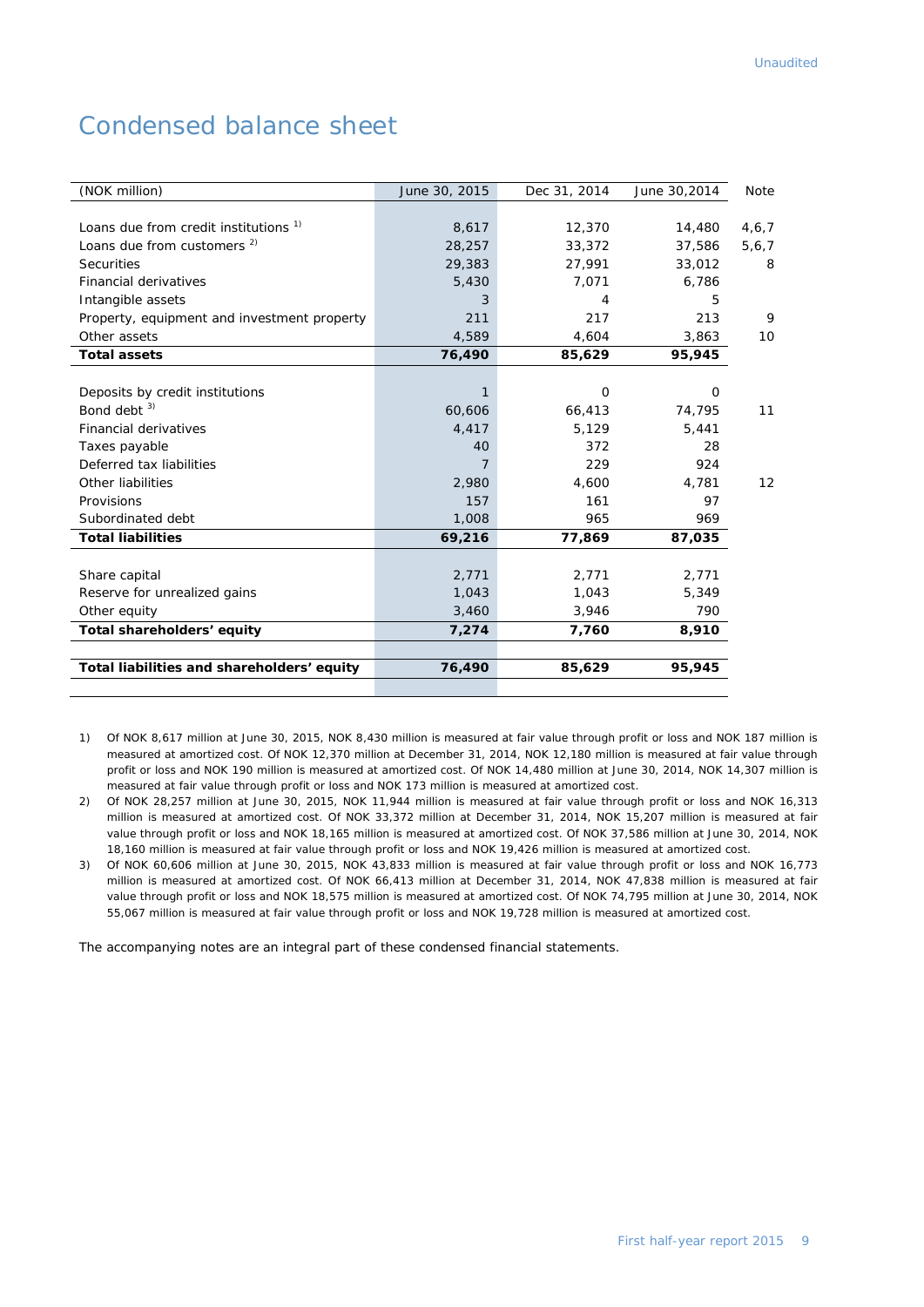| (NOK million)                | Share<br>capital | Reserve<br>unrealized<br>gains <sup>1)3)</sup> | Other<br>equity <sup>3)</sup> | Comprehen<br>sive<br>income $2$ | Total<br>equity |
|------------------------------|------------------|------------------------------------------------|-------------------------------|---------------------------------|-----------------|
| Equity at January 1, 2014    | 2,771            | 5,349                                          | 3.955                         | $\Omega$                        | 12,075          |
| Profit/(loss) for the period | 0                | 0                                              | 0                             | (3, 164)                        | (3, 164)        |
| Equity at June 30, 2014      | 2,771            | 5,349                                          | 3,955                         | (3, 164)                        | 8,910           |
|                              |                  |                                                |                               |                                 |                 |
| Equity at January 1, 2015    | 2,771            | 1.043                                          | 3.946                         | $\Omega$                        | 7,760           |
| Profit/(loss) for the period | O                | $\Omega$                                       | 0                             | (486)                           | (486)           |
| Equity at June 30, 2015      | 2,771            | 1.043                                          | 3,946                         | (486)                           | 7,274           |

# Condensed statement of changes in equity

1) Restricted equity that cannot be paid out to the owners without a shareholder resolution to reduce the share capital in accordance with the Public Limited Companies Act under Norwegian Law.

2) The allocation of income for the period between the reserve for unrealized gains and other equity is performed at year-end. Preliminary calculations based on the condensed interim financial statements as of June 30, 2015.

3) The allocation of income for the period between the reserve for unrealized gains and other equity show that if the allocation was performed at this date, it would have reduced the reserve for unrealized gains by NOK 588 million and increased other equity by NOK 102 million. The closing balances would have been NOK 455 million for the reserve for unrealized gains, and NOK 4,048 million for other equity.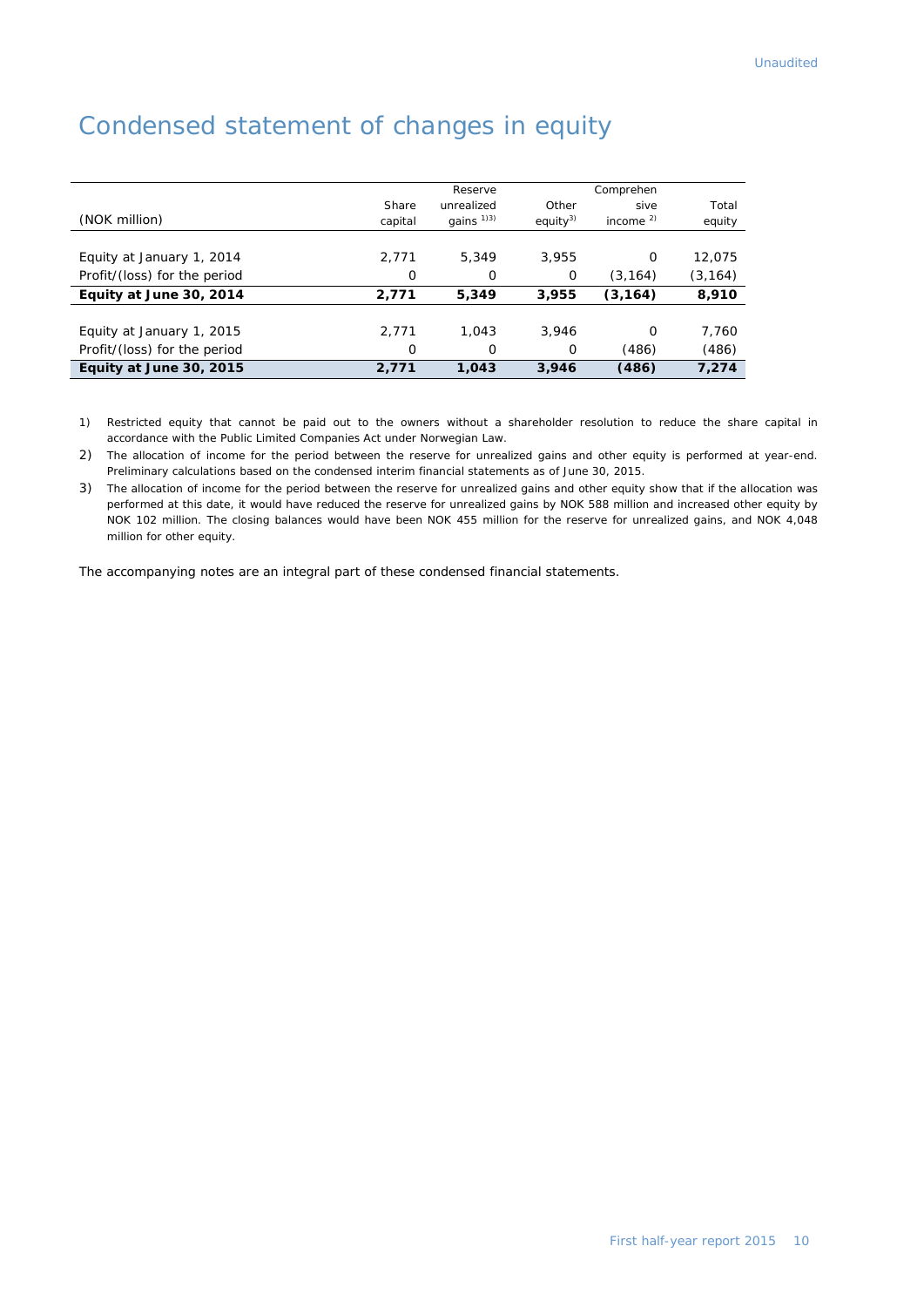# Condensed cash flow statement

|                                                                     | First half-year |           |
|---------------------------------------------------------------------|-----------------|-----------|
| (NOK million)                                                       | 2015            | 2014      |
|                                                                     |                 |           |
| Pre-tax operating profit/(loss)                                     | (668)           | (4, 337)  |
|                                                                     |                 |           |
| Provided by operating activities:                                   |                 |           |
| Accrual of contribution from the Norwegian government               | (83)            | (77)      |
| Unrealized losses/(gains) on financial instruments at fair value    | 827             | 4,445     |
| Depreciation                                                        | 8               | 8         |
| Principal collected on loans                                        | 8,058           | 13,217    |
| Purchase of financial investments (trading)                         | (9,539)         | (15, 037) |
| Proceeds from sale or redemption of financial investments (trading) | 7,878           | 8,580     |
| Contribution paid by the Norwegian government                       | O               | 337       |
| Taxes paid                                                          | (373)           | 0         |
| Changes in:                                                         |                 |           |
| Accrued interest receivable                                         | 281             | 86        |
| Other receivables                                                   | 268             | (576)     |
| Accrued expenses and other liabilities                              | (1,948)         | 56        |
| Net cash flow from operating activities                             | 4,709           | 6,702     |
|                                                                     |                 |           |
| Proceeds from sale or redemption of financial investments           | 1               | 489       |
| Net cash flow from financial derivatives                            | 3,199           | 418       |
| Purchases of fixed assets                                           | (1)             | (7)       |
| Net cash flow from investing activities                             | 3,199           | 900       |
|                                                                     |                 |           |
| Change in debt to credit institutions                               | $\Omega$        | 1         |
| Principal payments on bond debt                                     | (9, 793)        | (7,626)   |
| Net cash flow from financing activities                             | (9, 793)        | (7,625)   |
|                                                                     |                 |           |
| Net change in cash and cash equivalents *)                          | (1, 885)        | (23)      |
|                                                                     |                 |           |
| Cash and cash equivalents at beginning of period                    | 6,013           | 6,254     |
| Effect of exchange rates on cash and cash equivalents               | 238             | 56        |
| Cash and cash equivalents <sup>*</sup> ) at end of period           | 4,366           | 6,287     |
|                                                                     |                 |           |

\*) Cash equivalents are defined as bank deposits with original maturity less than three months.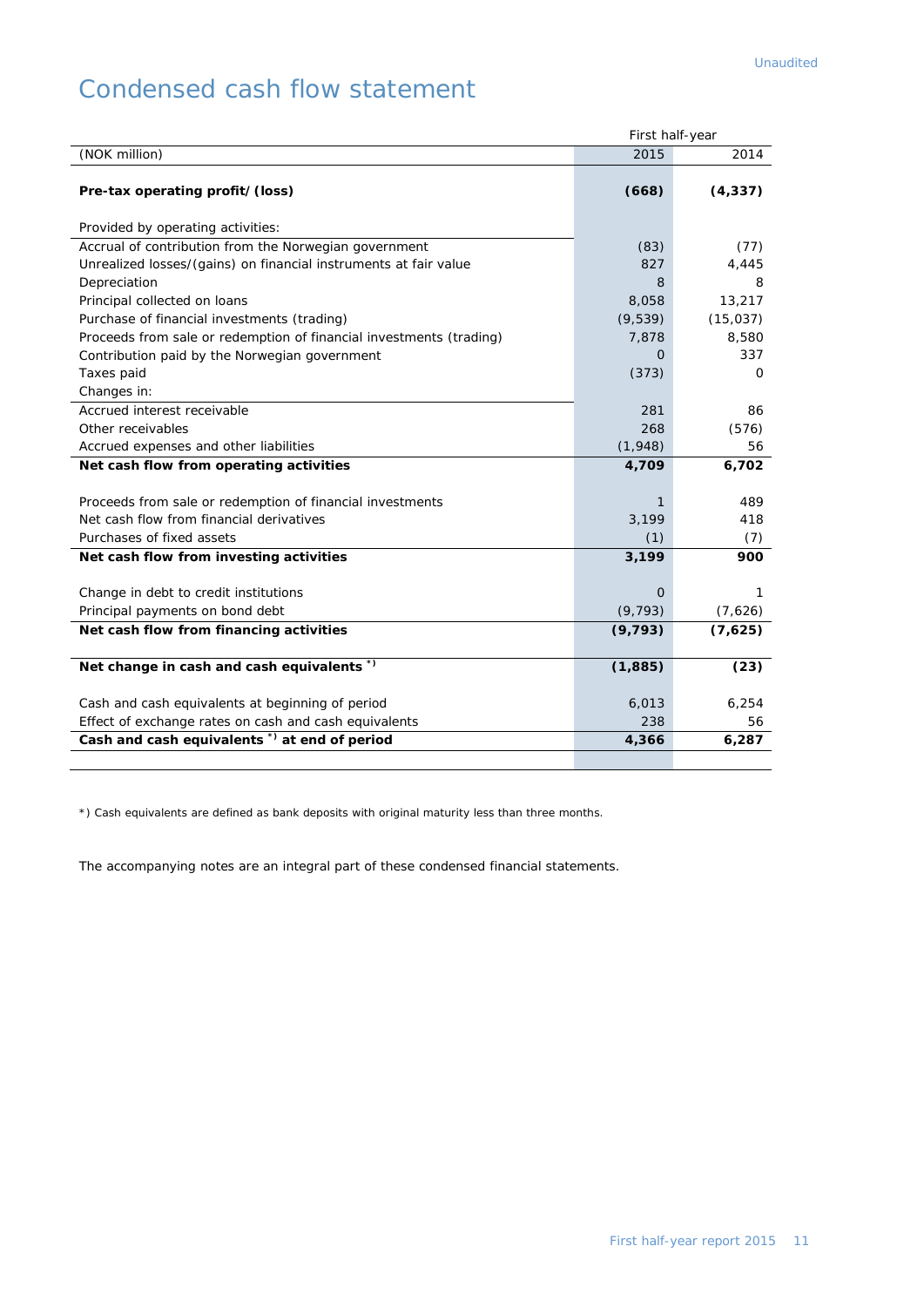## Notes to the accounts

## 1. Accounting policies

Eksportfinans' first half-year condensed interim financial statements have been presented in accordance with International Financial Reporting Standards (**IFRS**), in line with IFRS as adopted by the European Union (**EU**). The condensed interim financial statements have been prepared in accordance with IAS 34, Interim Financial Reporting.

The accounting policies and methods of computation applied in the preparation of these condensed interim financial statements (including information as of and for the year ended December 31, 2014) are the same as those applied in Eksportfinans' annual financial statements of 2014. Those financial statements were approved for issue by the Board of Directors on February 13, 2015 and included in the company's Annual Report on Form 20-F for the year-end December 31, 2014. These policies have been consistently applied to all the periods presented. These financial statements should be read in conjunction with the annual report on Form 20-F for the year ended December 31, 2014. Judgments made in the preparations of these financial statements are the same as those made in the year-end financial statements. The interim financial statements do not include risk disclosures which should be read in conjunction with the annual financial statements.

The information for the three months and six months ended June 30, 2015 and 2014 is unaudited. The information as of and for the year ended December 31, 2014 is derived from the company's audited consolidated financial statements as of and for the year ended December 31, 2014.

## 2. Net gains/(losses) on financial instruments at fair value

## **Net realized and unrealized gains/(losses) on financial instruments at fair value**

|       | Second quarter |       | First half-year |
|-------|----------------|-------|-----------------|
| 2015  | 2014           | 2015  | 2014            |
|       |                |       |                 |
| (2)   | 5              | (4)   | 5               |
| (18)  | (15)           | (33)  | (30)            |
|       | (3)            | 34    | (2)             |
| (19)  | (13)           | (3)   | (27)            |
|       |                |       |                 |
| (24)  | (41)           | (29)  | (11)            |
| (79)  | 222            | (45)  | 447             |
| 226   | (222)          | (141) | (416)           |
| (663) | (2,085)        | (618) | (4, 461)        |
|       | Ο              | 11    | (4)             |
| (7)   | 2              | (5)   |                 |
| (546) | (2, 124)       | (827) | (4, 444)        |
|       |                |       |                 |
| (565) | 2,137)         | (830) | (4, 471)        |
|       |                |       |                 |

1) Net unrealized gains/(losses) on securities

|                                                               | Second quarter |      |      | First half-year |
|---------------------------------------------------------------|----------------|------|------|-----------------|
| (NOK million)                                                 | 2015           | 2014 | 2015 | 2014            |
|                                                               |                |      |      |                 |
| Securities held for trading                                   | (45)           | 232  | (6)  | 423             |
| Securities designated as at fair value at initial recognition | (34)           | (10) | (39) | 24              |
| Total                                                         | (79)           | 222  | (45) | 447             |

2) The Portfolio Hedge Agreement entered into in March 2008, further described in note 15 of this report, is included with a gain of NOK 38 million as of June 30, 2015 and a loss of NOK 387 million as of June 30, 2014.

3) In the first half-year of 2015, Eksportfinans had an unrealized loss of NOK 607 million (loss of NOK 4,465 million in the corresponding period of 2014) on its own debt. Net of derivatives this amount is an unrealized loss of NOK 824 million (loss of NOK 4,443 million in the same period of 2014).

4) In the first half-year of 2015, Eksportfinans had an unrealized loss of NOK 549 million of financial liabilities classified as level 2 in the fair value hierarchy (loss of NOK 1,313 million in the corresponding period of 2014). Of financial liabilities classified as level 3 in the fair value hierarchy, Eksportfinans had a loss of NOK 58 million (loss of NOK 3,152 million in the same period of 2014).

See note 15 for a presentation of the above table including effects from economic hedging.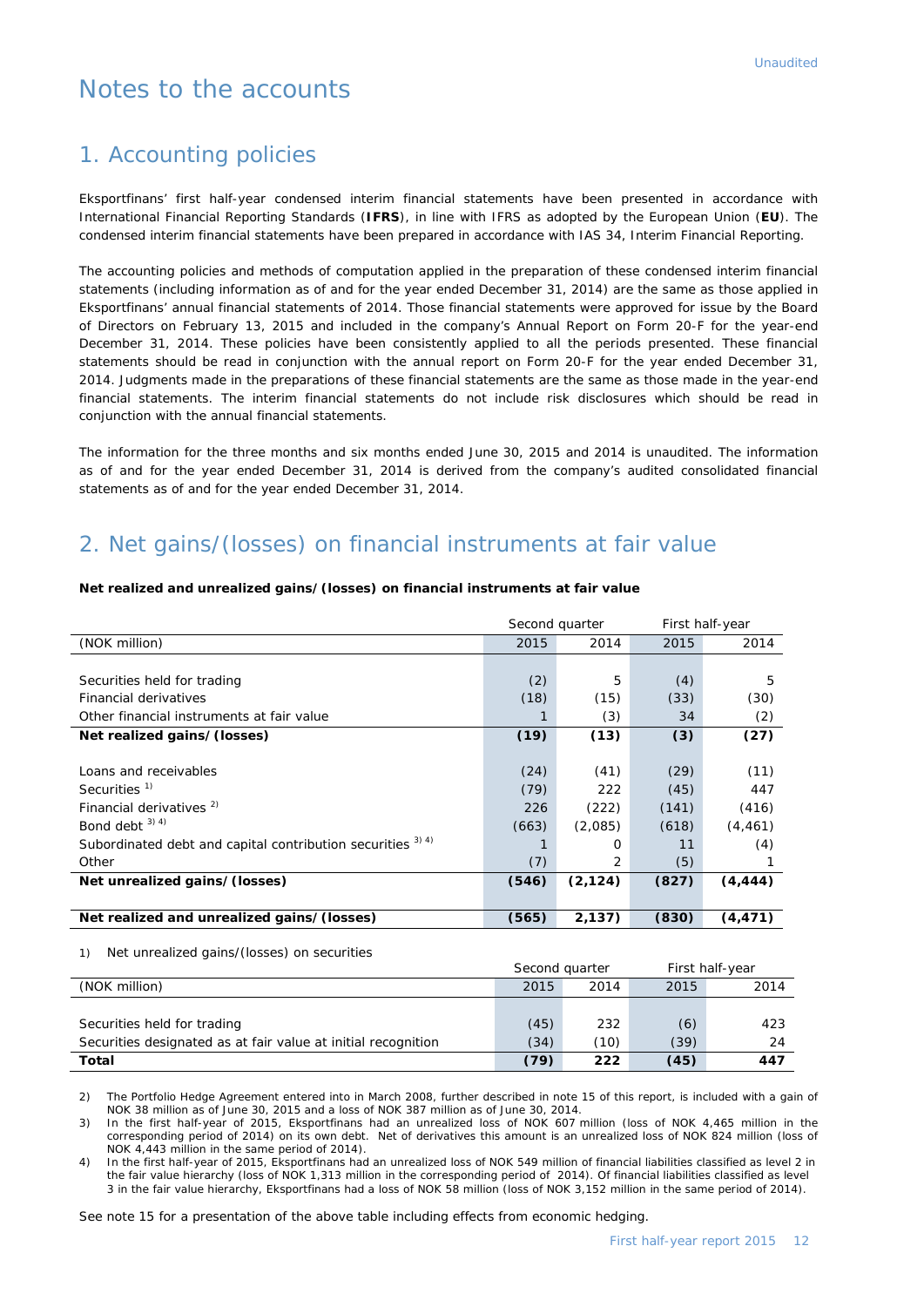## 3. Capital adequacy

Capital adequacy is calculated in accordance with the CRD IV regulations in force from the Financial Supervisory Authority of Norway. These regulations were implemented as of September 30, 2014. The company has adopted the standardized approach to capital requirements. The CRD IV regulations decreases the company's capital ratio, due to changed risk weights on financial institutions, affecting mainly Eksportfinans' bank guaranteed loans and securities, as well as the CVA (Credit Valuation Adjustment) charge on financial derivatives.

#### **Risk-weighted assets and off-balance sheet items**

| (NOK million)             | June 30, 2015 |          | Dec 31, 2014 |          | June 30, 2014 |          |
|---------------------------|---------------|----------|--------------|----------|---------------|----------|
|                           |               |          |              |          |               |          |
|                           |               | Risk-    |              | Risk-    |               | Risk-    |
|                           | <b>Book</b>   | weighted | <b>Book</b>  | weighted | <b>Book</b>   | weighted |
|                           | value         | value    | value        | value    | value         | value    |
|                           |               |          |              |          |               |          |
| Total assets              | 76,490        | 17,918   | 85,629       | 22,213   | 95,945        | 12,588   |
| Off-balance sheet items   |               | 47       |              | 70       |               | 23       |
| Operational risk          |               | 1,847    |              | 1,847    |               | 2,315    |
| Total currency risk       |               | 603      |              | 546      |               | 427      |
| Total risk-weighted value |               | 20,415   |              | 24,677   |               | 15,355   |

#### **The company's regulatory capital**

| (NOK million and<br>in percent of risk-weighted value)         | June 30, 2015     |                 | Dec 31, 2014 |                | June 30, 2014 |                |
|----------------------------------------------------------------|-------------------|-----------------|--------------|----------------|---------------|----------------|
| Core capital <sup>1)</sup><br>Additional capital <sup>2)</sup> | 6.082<br>$\Omega$ | 29.8 %<br>$0\%$ | 5.987<br>37  | 24.3 %<br>0.1% | 5.983<br>228  | 39.0 %<br>1.5% |
| Total regulatory capital 3)                                    | 6,082             | 29.8%           | 6.024        | 24.4 %         | 6.212         | 40.5 %         |

1) Includes share capital, other equity, elements of capital contribution securities and other deductions and additions in accordance with the Norwegian capital adequacy regulations.

2) Includes subordinated debt, the elements of capital contribution securities not included in core capital and other deductions/additions in accordance with the Norwegian capital adequacy regulations.

3) These decreases in the capital ratios were due to the new capital regulations reflecting CRD IV, implemented by the Norwegian FSA as of September 30, 2014. The company's estimate of its core capital ratio at June 30, 2015 according to the capital regulations prior to the implementation of CRD IV is 53 percent. The core capital ratio at December 31, 2014 according to the capital regulations prior to the implementation of CRD IV is estimated to 45 percent. The reasons for the decreases under the CRD IV regulations are changed risk weights on financial institutions, affecting mainly Eksportfinans' bank guaranteed loans and securities, as well as the CVA (Credit Valuation Adjustment) charge on financial derivatives.

## 4. Loans due from credit institutions

| (NOK million)                                              | June 30, 2015 | Dec 31,2014 | June 30, 2014 |
|------------------------------------------------------------|---------------|-------------|---------------|
|                                                            |               |             |               |
| Cash equivalents $1$                                       | 4,366         | 6,013       | 6,287         |
| Other bank deposits and claims on banks <sup>3)</sup>      | (128)         | 173         | (116)         |
| Loans to other credit institutions,                        |               |             |               |
| nominal amount (also included in note 6) $2^{\circ}$       | 4,469         | 6.268       | 8,374         |
| Accrued interest on loans and unamortized premium/discount |               |             |               |
| on purchased loans                                         | (21)          | (16)        | (13)          |
| Adjustment to fair value on loans                          | (69)          | (68)        | (52)          |
| Total                                                      | 8,617         | 12,370      | 14,480        |

1) Cash equivalents are defined as bank deposits with maturity of less than three months.

2) The company has acquired certain loan agreements from banks for which the selling bank provides a repayment guarantee, therefore retaining the credit risk of the loans. Under IFRS these loans are classified as loans to credit institutions. Of the loans to credit institutions these loans amounted to NOK 2,681 million at June 30, 2015, NOK 4,770 million at December 31, 2014 and NOK 4,932 million at June 30, 2014.

3) Due to temporary payment variations.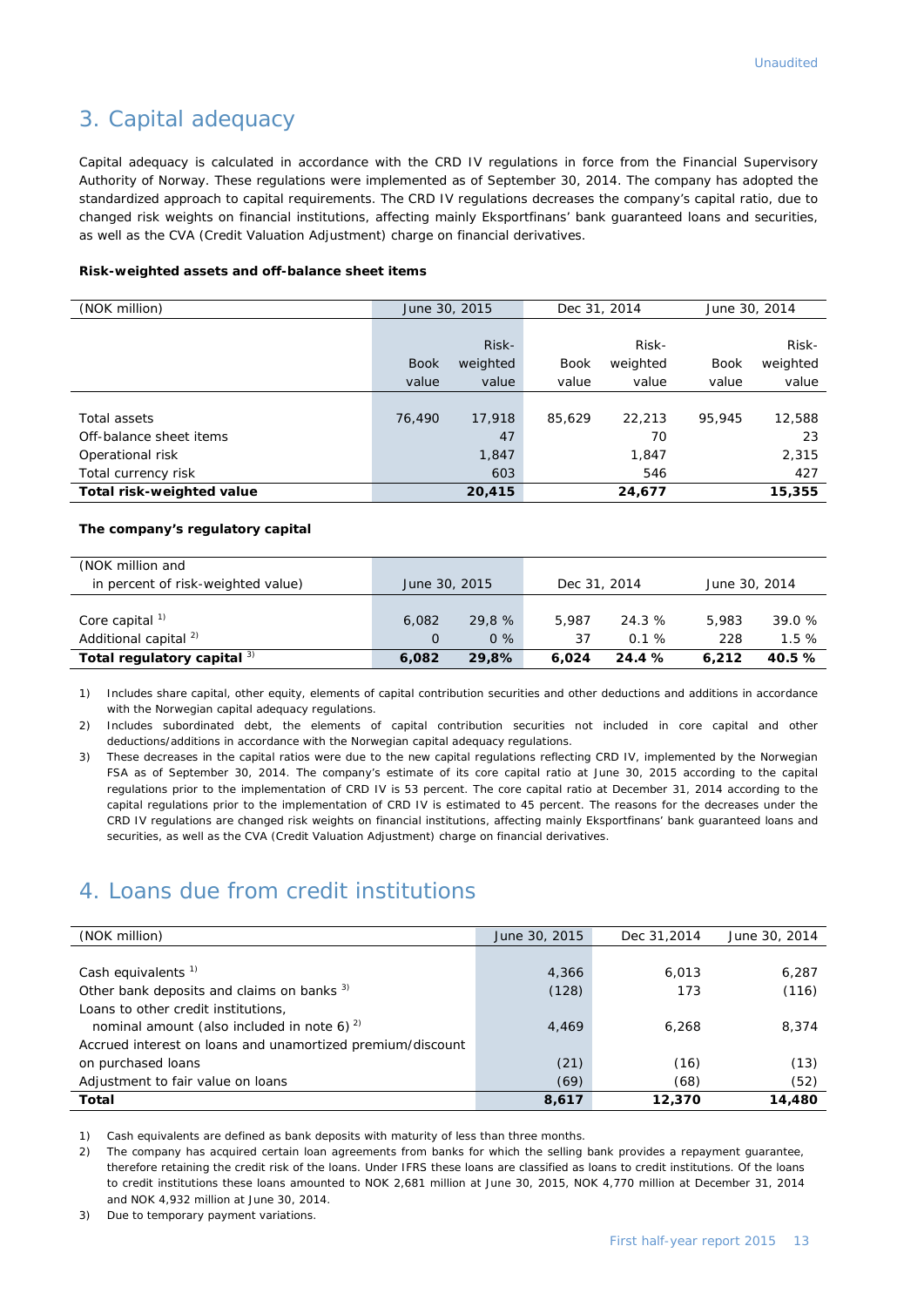## 5. Loans due from customers

| (NOK million)                                              | June 30, 2015 | Dec 31,2014 | June 30, 2014 |
|------------------------------------------------------------|---------------|-------------|---------------|
|                                                            |               |             |               |
| Loans due from customers,                                  |               |             |               |
| nominal amount (also included in note 6)                   | 27,856        | 32,906      | 37,136        |
| Accrued interest on loans and unamortized premium/discount |               |             |               |
| on purchased loans                                         | 362           | 398         | 403           |
| Adjustment to fair value on loans                          | 39            | 68          | 47            |
| <b>Total</b>                                               | 28,257        | 33,372      | 37,586        |

## 6. Total loans due from credit institutions and customers

Nominal amounts related to loans due from credit institutions (note 4) and customers (note 5), respectively.

| (NOK million)                                        | June 30, 2015 | Dec 31,2014 | June 30, 2014 |
|------------------------------------------------------|---------------|-------------|---------------|
|                                                      |               |             |               |
| Loans due from credit institutions                   | 4,469         | 6,268       | 8,374         |
| Loans due from customers                             | 27,856        | 32,906      | 37,136        |
| <b>Total nominal amount</b>                          | 32,325        | 39,174      | 45,510        |
|                                                      |               |             |               |
| Commercial loans                                     | 16,293        | 21,333      | 26,432        |
| Government-supported loans                           | 16,032        | 17,841      | 19,078        |
| <b>Total nominal amount</b>                          | 32,325        | 39,174      | 45,510        |
|                                                      |               |             |               |
| Capital goods                                        | 8,904         | 10,112      | 11,320        |
| Ships                                                | 15,184        | 17,443      | 18,460        |
| Export-related and international activities *)       | 6,332         | 8,535       | 11,343        |
| Direct loans to Norwegian local government sector    | 1,177         | 2,345       | 2,787         |
| Municipal-related loans to other credit institutions | 700           | 700         | 1,560         |
| Loans to employees                                   | 28            | 39          | 40            |
| <b>Total nominal amount</b>                          | 32,325        | 39,174      | 45,510        |

\*) Export-related and international activities consist of loans to the following categories of borrowers:

| (NOK million)               | June 30, 2015 | Dec 31,2014 | June 30, 2014 |
|-----------------------------|---------------|-------------|---------------|
|                             |               |             |               |
| Shipping                    | 2,760         | 2.934       | 3,346         |
| Renewable energy            | 600           | 1,950       | 3,044         |
| Real estate management      | 668           | 995         | 482           |
| Infrastructure              | 813           | 977         | 1,000         |
| Banking and finance         | 717           | 626         | 1,467         |
| Oil and gas                 | 365           | 485         | 507           |
| Consumer goods              | 300           | 450         | 871           |
| Environment                 | 109           | 118         | 625           |
| Other categories            | $\Omega$      | 0           |               |
| <b>Total nominal amount</b> | 6,332         | 8,535       | 11,343        |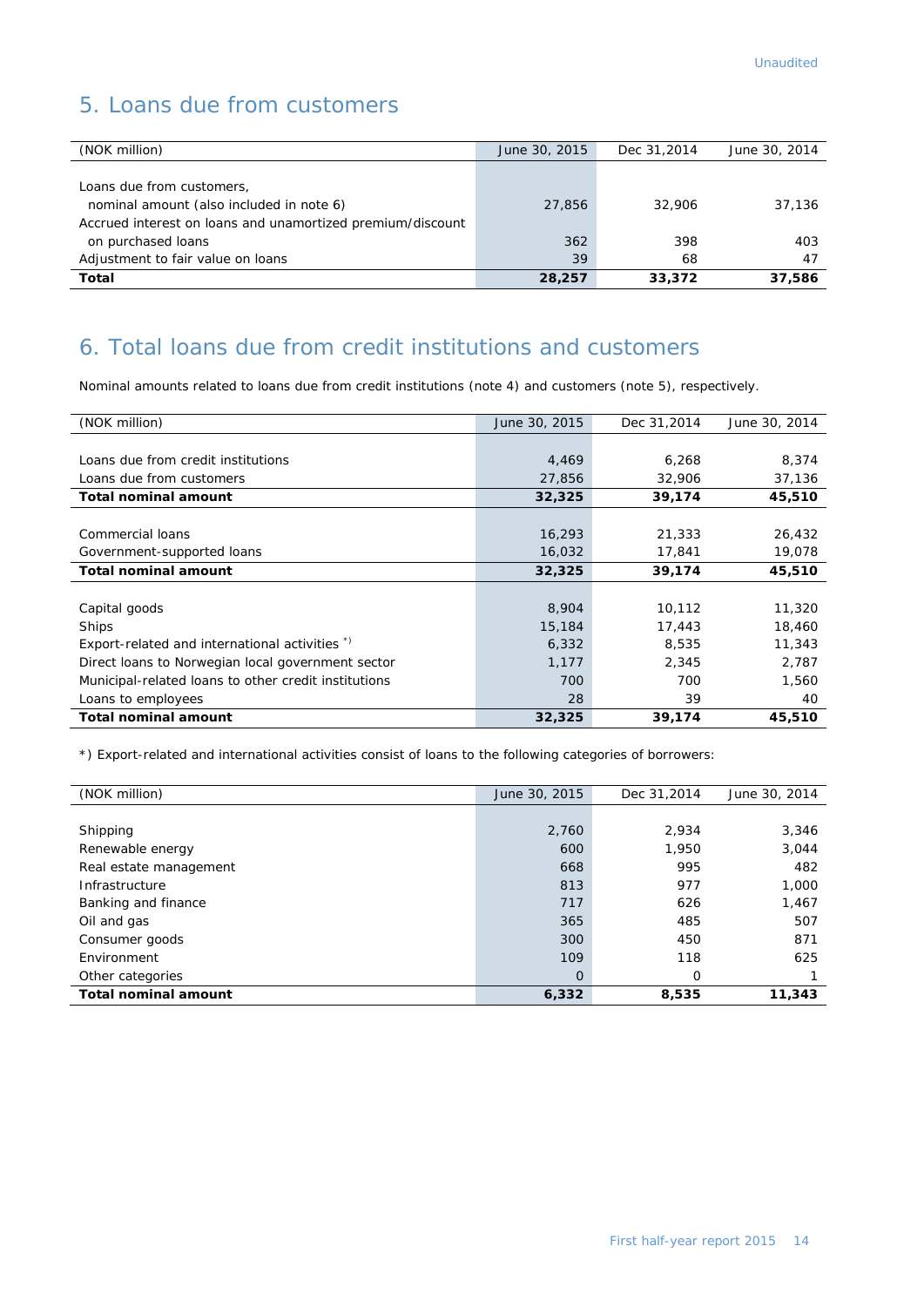## 7. Loans past due or impaired

| (NOK million)                                          | June 30, 2015   | Dec 31,2014 | June 30, 2014 |
|--------------------------------------------------------|-----------------|-------------|---------------|
|                                                        |                 |             |               |
| Interest and principal installment 1-30 days past due  | 10 <sup>°</sup> | 0           | $\Omega$      |
| Not matured principal on loans                         |                 |             |               |
| with payments 1-30 days past due                       | 238             | $\Omega$    | $\Omega$      |
|                                                        |                 |             |               |
| Interest and principal installment 31-90 days past due | O               | $\Omega$    | 4             |
| Not matured principal on loans                         |                 |             |               |
| with payments 31-90 days past due                      | O               | 0           | $\mathbf 0$   |
|                                                        |                 |             |               |
| Interest and principal installment                     |                 |             |               |
| more than 90 days past due                             | 147             | 212         | 178           |
| Not matured principal on loans                         |                 |             |               |
| with payments more than 90 days past due               | 37              | 329         | 374           |
|                                                        |                 |             |               |
| Total loans past due                                   | 432             | 541         | 556           |
|                                                        |                 |             |               |
| Relevant collateral or guarantees received *)          | 334             | 440         | 462           |
| Fair value adjustment on loans past due                | 64              | 66          | 57            |
| Impairments on loans measured at amortized cost        | 0               | 0           | 0             |

\*) A total of NOK 98 million relates to exposure towards Icelandic banks as of June 30, 2015, NOK 101 million as of December 31, 2014 and NOK 94 million as of June 30, 2014, and are as of the balance sheet date not considered guaranteed in a satisfactory manner. These loans are measured at fair value at each balance sheet date. The change in fair value in the period is reflected in the line item 'Net gains/losses on financial instruments at fair value'. Apart from the fair value adjustments already recognized in the income statement, related to the exposure towards the Icelandic banks discussed above, the company considers all other loans to be secured in a satisfactory manner. For these transactions, amounting to NOK 334 million, the Norwegian government, through the Guarantee Institute for Export Credit (GIEK), guarantees approximately 98 percent of the amounts in default. The remaining 2 percent are guaranteed by private banks, most of them operating in Norway. Where applicable, claims have already been submitted in accordance with the guarantees.

## 8. Securities and repurchase receivable

| (NOK million)                                          | Jun 30, 2015 | Dec 31, 2014 | Jun 30,2014 |
|--------------------------------------------------------|--------------|--------------|-------------|
|                                                        |              |              |             |
| Trading portfolio                                      | 27,670       | 26,292       | 31,085      |
| Other securities at fair value through profit and loss | 1,713        | 1.699        | 1.927       |
| Total                                                  | 29,383       | 27.991       | 33,012      |

## 9. Property, equipment and investment property

| (NOK million)                              | June 30, 2015 | Dec 31, 2014 | June 30, 2014 |
|--------------------------------------------|---------------|--------------|---------------|
|                                            |               |              |               |
| Buildings and land in own use              | 126           | 130          | 127           |
| Investment property                        | 77            | 79           | 78            |
| <b>Total buildings and land</b>            | 203           | 209          | 205           |
|                                            |               |              |               |
| Other fixed assets                         | 8             | 8            | 8             |
| Total fixed assets and investment property | 211           | 217          | 213           |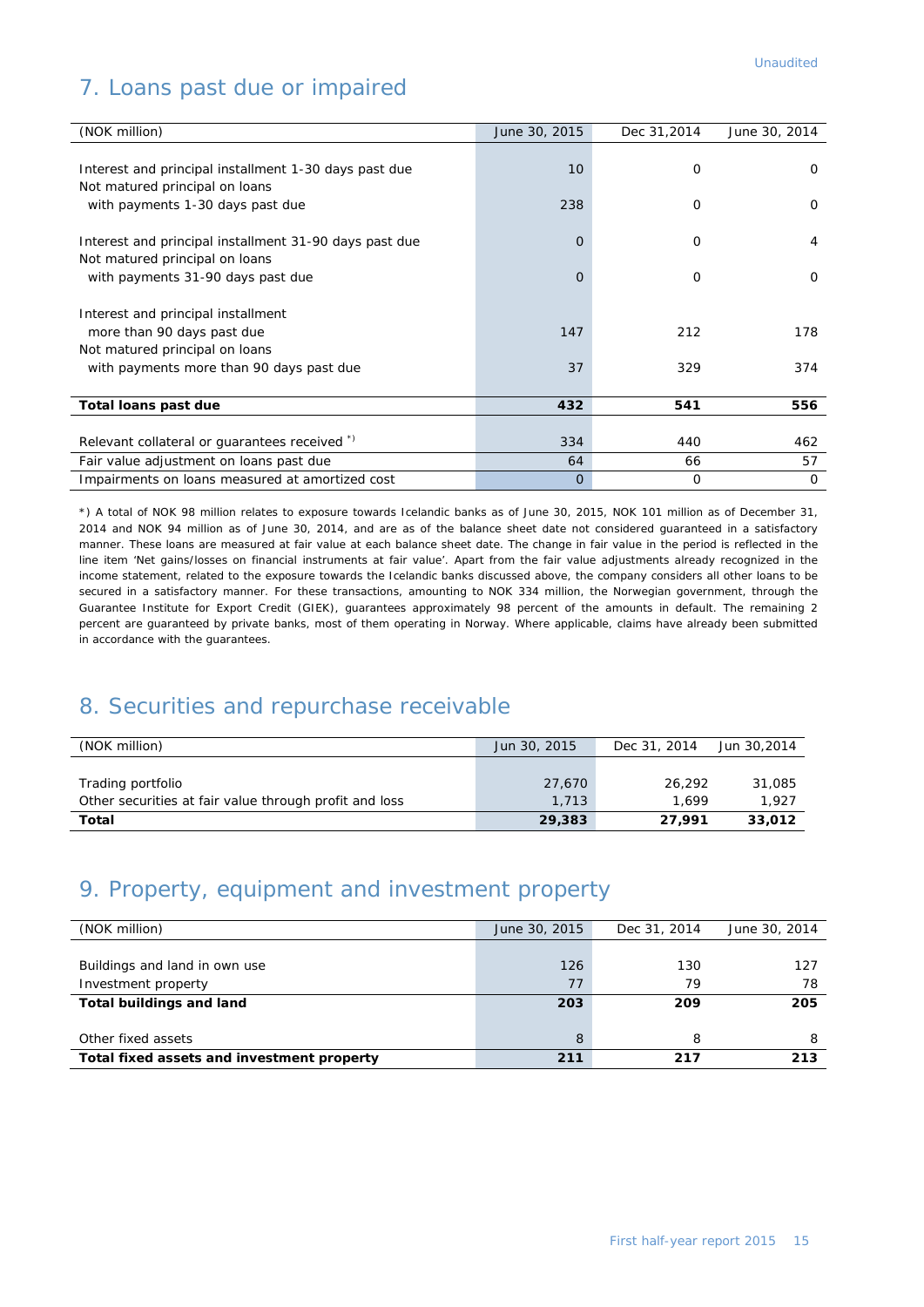## 10. Other assets

| (NOK million)                    | Jun 30, 2015 | Dec 31, 2014 | Jun 30,2014 |
|----------------------------------|--------------|--------------|-------------|
|                                  |              |              |             |
| Settlement account 108 Agreement | 243          | 182          | 176         |
| Cash collateral provided         | 3.091        | 3,181        | 2,633       |
| Collateral deposit <sup>*</sup>  | 1.179        | 1.115        | 923         |
| Other                            | 76           | 126          | 131         |
| <b>Total other assets</b>        | 4,589        | 4,604        | 3,863       |

\*)The Collateral deposit relates to a USD 150 million deposit of collateral for the benefit of Citibank N.A. to cover Eksportfinans' day to day settlement activity. This amount can be adjusted up or down depending on settlement activity of Eksportfinans. The deposit shall stay in place while any secured obligations are in place. Citibank is entitled to at any time without prior notice to Eksportfinans to set-off or transfer all or part of the Deposit in or towards satisfaction of all or any part of the secured obligations. The agreement was entered into in 2014.

## 11. Bond debt

| (NOK million)                    | Jun 30, 2015 | Dec 31, 2014 | Jun 30,2014 |
|----------------------------------|--------------|--------------|-------------|
|                                  |              |              |             |
| Bond debt                        | 59,964       | 66.157       | 79,512      |
| Adjustment to fair value on debt | 11           | (607)        | (5, 459)    |
| Accrued interest                 | 631          | 863          | 742         |
| <b>Total bond debt</b>           | 60,606       | 66,413       | 74.795      |

## 12. Other liabilities

| (NOK million)                  | Jun 30, 2015 | Dec 31, 2014 | Jun 30,2014 |
|--------------------------------|--------------|--------------|-------------|
|                                |              |              |             |
| Grants to mixed credits        | 41           | 44           | 42          |
| Cash collateral received       | 2.920        | 4,508        | 4.683       |
| Other short-term liabilities   | 19           | 48           | 56          |
| <b>Total other liabilities</b> | 2,980        | 4.600        | 4.781       |

## 13. Segment information

The company is divided into three business areas: Export lending, Municipal lending and Securities. After the sale of Kommunekreditt Norge AS, municipal lending consists of loans extended directly to municipalities and municipalrelated loans to savings banks that were purchased from Kommunekreditt Norge AS in connection with the sale of the subsidiary in 2009. The company also has a treasury department responsible for the day to day risk management and asset and liability management. Income and expenses related to treasury are divided between the three business areas. For income and expenses between the segments, the transactions are at arms length.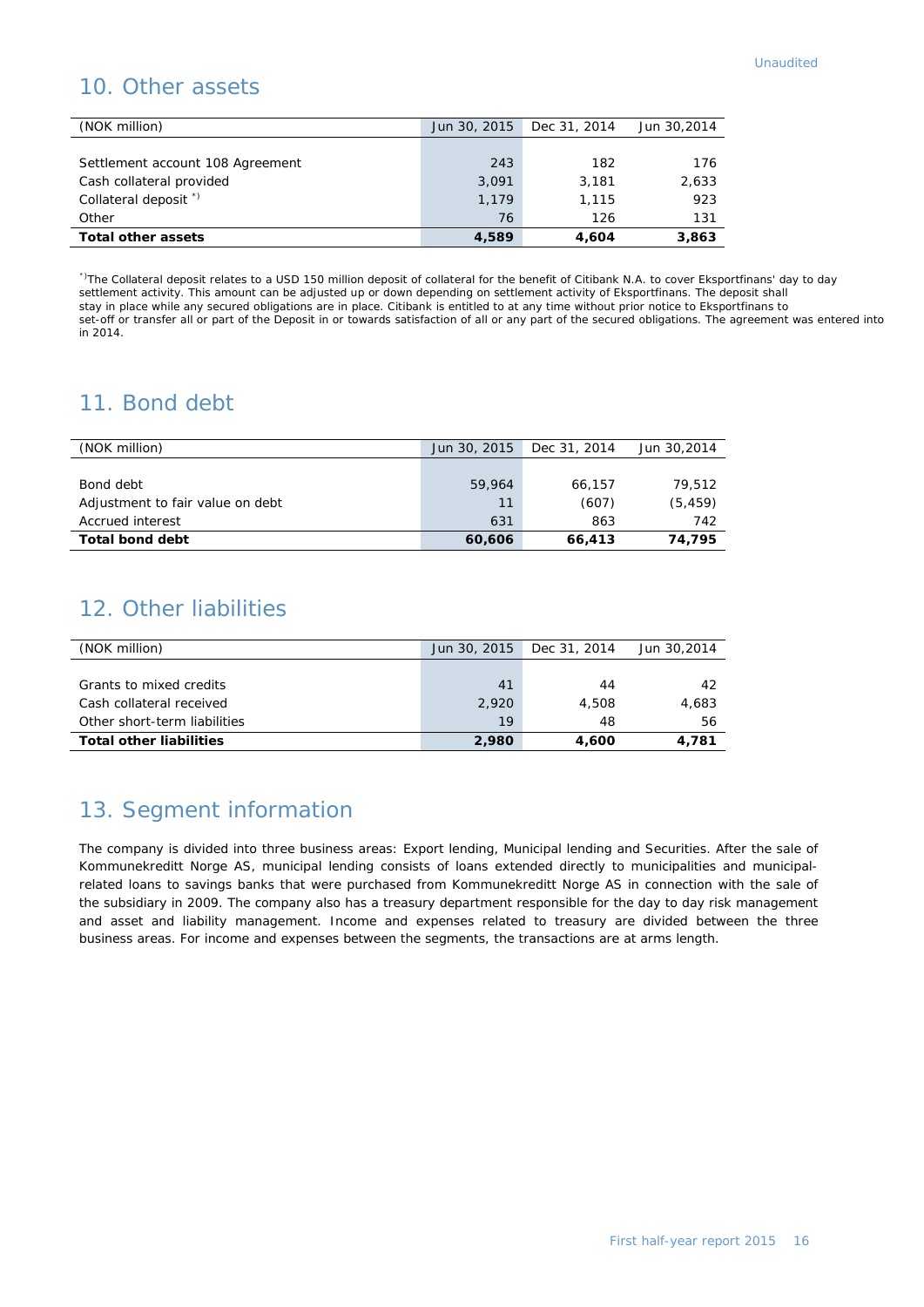#### **Income and expenses divided between segments**

|                                                    | <b>Export lending</b> |                | <b>Municipal lending</b> |          | <b>Securities</b> |          |
|----------------------------------------------------|-----------------------|----------------|--------------------------|----------|-------------------|----------|
|                                                    | First half-year       |                | First half-year          |          | First half-year   |          |
| (NOK million)                                      | 2015                  | 2014           | 2015                     | 2014     | 2015              | 2014     |
|                                                    |                       |                |                          |          |                   |          |
| Net interest income <sup>1)</sup>                  | 146                   | 173            | 9                        | 9        | 69                | 49       |
|                                                    |                       |                |                          |          |                   |          |
| Commissions and                                    |                       |                |                          |          |                   |          |
| income related to banking services $2$             | $\Omega$              | $\Omega$       | $\Omega$                 | $\Omega$ | $\Omega$          | $\Omega$ |
| Commissions and                                    |                       |                |                          |          |                   |          |
| expenses related to banking services <sup>2)</sup> | $\Omega$              | $\Omega$       | $\Omega$                 | $\Omega$ | $\Omega$          | $\Omega$ |
| Net gains/(losses)                                 |                       |                |                          |          |                   |          |
| on financial instruments at fair value 3)          | 31                    | (1)            | $\mathbf{O}$             | 0        | (34)              | (25)     |
| Income/expense allocated by volume 4)              | $\overline{2}$        | 3              | $\Omega$                 | 1        | 2                 | 2        |
| Net other operating income                         | 33                    | $\overline{2}$ | $\mathbf 0$              | 1        | (32)              | (23)     |
|                                                    |                       |                |                          |          |                   |          |
| <b>Total operating income</b>                      | 179                   | 175            | 9                        | 10       | 37                | 26       |
| <b>Total operating expenses</b>                    | 29                    | 50             | $\overline{2}$           | 4        | 38                | 48       |
| Pre-tax operating profit/(loss)                    | 150                   | 125            | 7                        | 6        | (1)               | (22)     |
|                                                    |                       |                |                          |          |                   |          |
| Taxes                                              | 40                    | 32             | 2                        | 2        | $\overline{0}$    | (6)      |
| Non-IFRS profit for the period excluding           |                       |                |                          |          |                   |          |
| unrealized gains/(losses) on financial             |                       |                |                          |          |                   |          |
| instruments and excluding realized                 |                       |                |                          |          |                   |          |
| losses/(gains) hedged by the PHA                   | 110                   | 93             | 5                        | 4        | (1)               | (16)     |

1) Net interest income includes interest income directly attributable to the segments based on Eksportfinans' internal pricing model. The treasury department obtains interest on Eksportfinans' equity and in addition the positive or negative result (margin) based on the difference between the internal interest income from the segments and the actual external funding cost. Net interest income in the treasury department is allocated to the reportable segments based on volume for the margin, and risk weighted volume for the interest on equity.

2) Income/(expense) directly attributable to each segment.

3) For Export lending the figures are related to unrealized gains/(losses) on the Icelandic bank exposure. In this context, the fair value adjustments on the Icelandic bank exposure have been treated as realized, as they are not expected to be reversed towards maturity, as other unrealized gains and losses. For Securities the figures are related to realized gains/(losses) on financial instruments.

4) Income/expense, other than interest, in the treasury department has been allocated to the business areas by volume. These are items included in net other operating income in the income statement.

#### **Reconciliation of segment profit measure to total comprehensive income**

|                                                                                       | First half-year |          |  |
|---------------------------------------------------------------------------------------|-----------------|----------|--|
| (NOK million)                                                                         | 2015            | 2014     |  |
|                                                                                       |                 |          |  |
| Export lending                                                                        | 110             | 93       |  |
| Municipal lending                                                                     | 5               | 4        |  |
| <b>Securities</b>                                                                     | (1)             | (16)     |  |
| Non-IFRS profit for the period                                                        |                 |          |  |
| excluding unrealized gains/(losses) on financial instruments                          |                 |          |  |
| and excluding realized losses/(gains) hedged by the PHA                               | 114             | 81       |  |
| Net unrealized gains/(losses) $1$                                                     | (827)           | (4, 444) |  |
| Unrealized losses/(gains) related to<br>the Icelandic bank exposure included above 1) | 2               | (1)      |  |
| Tax effect of the items above                                                         | 225             | 1,200    |  |
| Total comprehensive income                                                            | (486)           | (3, 164) |  |

1) Reversal of previously recognized loss (at exchange rates applicable at reporting date).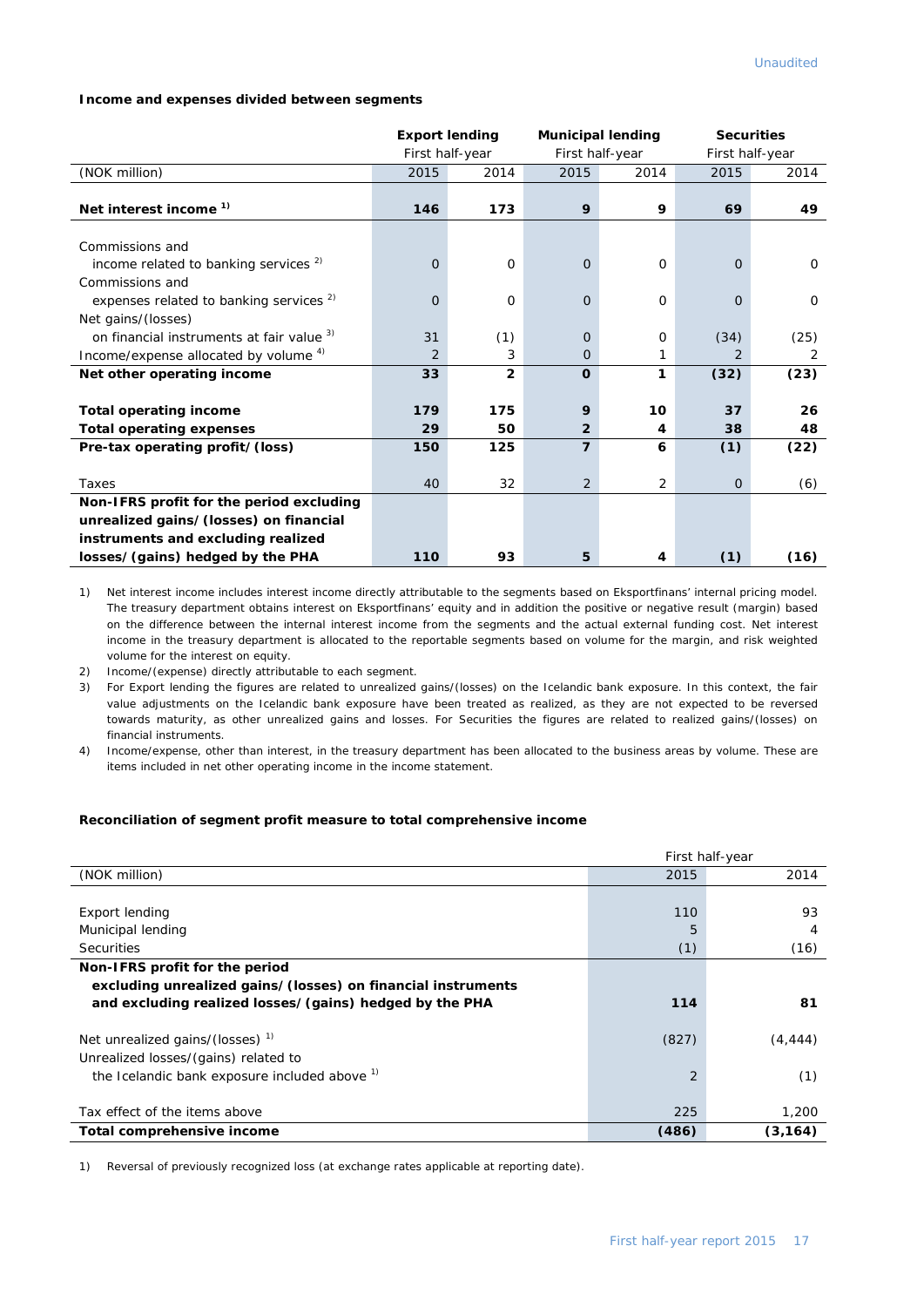## 14. Material transactions with related parties

The company's two largest shareholders, DNB Bank ASA and Nordea Bank Norge ASA, are considered to be related parties in accordance with IAS 24 Related Party Disclosures. All transactions with related parties are made on market terms.

| (NOK million)                                   | Acquired<br>loans $1$ | Deposits $2$ | Guarantees<br>issued $3)$ | Guarantees<br>received <sup>4)</sup> | PHA <sup>5</sup> |
|-------------------------------------------------|-----------------------|--------------|---------------------------|--------------------------------------|------------------|
|                                                 |                       |              |                           |                                      |                  |
| Balance January 1, 2015                         | 4,311                 | 553          | 89                        | 14,494                               | (542)            |
| Change in the period                            | (1, 741)              | (224)        | 5                         | (5,070)                              | 13               |
| Balance June 30, 2015                           | 2,570                 | 329          | 94                        | 9,424                                | (529)            |
|                                                 |                       |              |                           |                                      |                  |
| Balance January 1, 2014                         | 4,732                 | 312          | 73                        | 16,622                               | (295)            |
| Change of balance January 1, 2014 <sup>6)</sup> | O                     | O            | $\Omega$                  | 1,455                                | O                |
| Change in the period                            | (191)                 |              |                           | (3,647)                              | (243)            |
| Balance June 30, 2014                           | 4,542                 | 319          | 74                        | 14,430                               | (538)            |

1) The company acquired loans from banks. The loans were part of the company's ordinary lending activity, as they were extended to the export industry. Since the selling banks provided a guarantee for the loans, not substantially all of the risk and rewards were transferred to the company, thus the loans are classified as loans due from credit institutions in the balance sheet.

2) Deposits made by the company.

I

3) Guarantees issued by the company to support the Norwegian export industry.

4) Guarantees provided to the company from the related parties.

5) Eksportfinans has entered into a derivative portfolio hedge agreement with the majority of its shareholders. The agreement, effective from March 1, 2008, will offset losses up to NOK 5 billion in the liquidity portfolio held as of February 29, 2008. The agreement will also offset any gains in the portfolio as of the same date. The payments to or from the company related to the losses or gains, respectively, in the portfolio, will take place on the last day of February each year, with the first payment in 2011. The agreement expires with the maturities of the bonds included in the contract, with the latest maturity on December 31, 2023. Eksportfinans will pay a monthly fee of NOK 5 million to the participants in the agreement. The balances show the related parties' share of the fair value of the contract as of the balance sheet date. A negative balance indicates that Eksportfinans owes money to the related parties. For further information see the company's annual report on Form 20-F for the fiscal year ended December 31, 2014, (filed with the Securities and Exchange Commission on April 29, 2015 and published on Eksportfinans' web page, www.eksportfinans.no).

6) Balance at January 1, 2014, has been changed in 2014, due to internal corrections.

In addition to the transactions reflected in the above table, Eksportfinans' three major owner banks have extended a committed liquidity facility of USD 1 billion to the company. The facility has a twelve month maturity with the possibility of extension, and was most recently renewed for another year in the second quarter of 2015. Eksportfinans has not utilized this credit facility.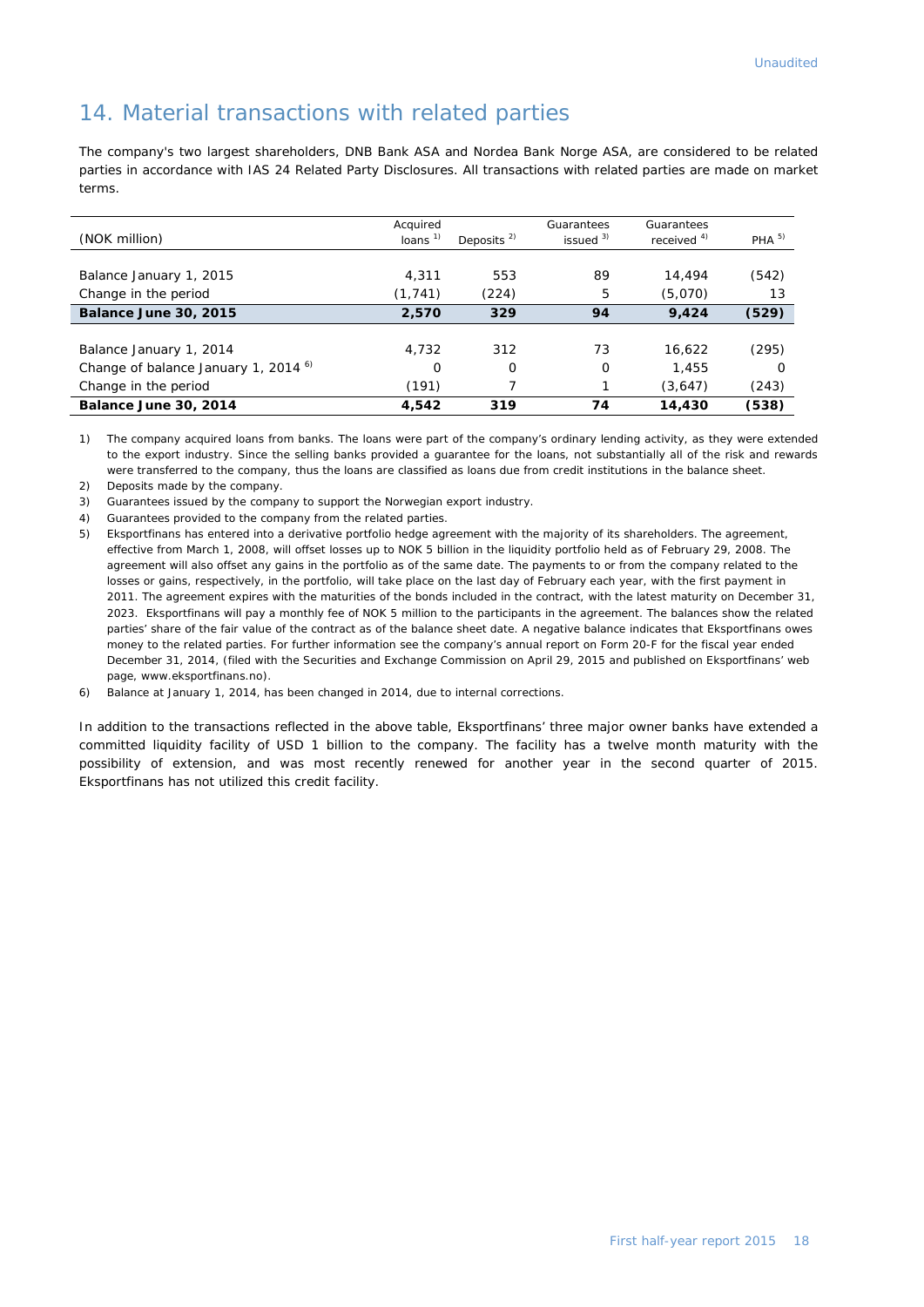## 15. Market risk - effects from economic hedging

Note 2 specifies the net realized and unrealized gains/losses on financial instruments, showing separately the gains/losses related to financial derivatives. When presented to the company's management and Board of Directors, the figures are prepared showing the various financial instruments after netting with related economic hedges, since derivatives are used as economic hedges of the market risk of specific assets and liabilities.

The below table specifies net realized and unrealized gains/(losses) on financial instruments at fair value, netted with related economic hedges.

#### **Net realized and unrealized gains/(losses) on financial instruments at fair value**

|                                                                  | Second quarter |          | First half-year |          |  |
|------------------------------------------------------------------|----------------|----------|-----------------|----------|--|
| (NOK million)                                                    | 2015           | 2014     | 2015            | 2014     |  |
|                                                                  |                |          |                 |          |  |
| Securities <sup>1)</sup>                                         | (20)           | (10)     | (37)            | (25)     |  |
| Other financial instruments at fair value <sup>1)</sup>          |                | (2)      | 34              | (1)      |  |
| Net realized gains/(losses)                                      | (19)           | (12)     | (3)             | (26)     |  |
|                                                                  |                |          |                 |          |  |
| Loans and receivables <sup>1)</sup>                              | 3              | (54)     | $\Omega$        | (26)     |  |
| Securities <sup>1)</sup>                                         | 26             | 5        | 10              | 5        |  |
| Bond debt <sup>1)</sup> <sup>2)</sup> <sup>3)</sup>              | (562)          | (2,055)  | (816)           | (4, 422) |  |
|                                                                  |                |          |                 |          |  |
| Subordinated debt and capital contribution securities 1) 2) 3)   | (6)            | (9)      | (8)             | (21)     |  |
| Other financial instruments at fair value <sup>1)</sup>          | (5)            | $\Omega$ | (4)             | (1)      |  |
| Net unrealized gains/(losses)                                    | (544)          | (2, 113) | (818)           | (4, 465) |  |
|                                                                  |                |          |                 |          |  |
| Financial derivatives related to the 108 Agreement <sup>4)</sup> | (2)            | (12)     | (9)             | 20       |  |
| Net realized and unrealized gains/(losses)                       | (565)          | (2, 137) | (830)           | (4, 471) |  |

1) Including financial derivatives with purpose of economic hedging.

2) Accumulated net gain on own debt is NOK 1,486 million as of June 30, 2015, compared to NOK 3,890 million as of June 30, 2014.

3) In the first half-year of 2015, Eksportfinans had an unrealized loss of NOK 824 million (loss of NOK 4,443 million in the same period of 2014) on its own debt, net of derivatives.

4) Derivatives related to components of the 108 Agreement. The 108 Agreement is accounted for at amortized cost, hence these derivatives are not included in the effects related to financial instruments at fair value.

Interest, and the interest effect of economic hedging instruments, is classified as interest income or expense in the statement of comprehensive income. Changes in fair value are recorded in the line item 'Net gains/(losses) on financial instruments at fair value'. For the first half-year of 2015 and 2014, the company recorded NOK 974 million and NOK 1,162 million respectively, of interest income on loans due from credit institutions, loans due from customers and securities and NOK 1,355 million and NOK 1,236 million, respectively, of interest expense on commercial paper and bond debt, subordinated debt and capital contribution securities. In the same periods the company recorded negative NOK 10 million, and positive NOK 28 million, respectively, of interest income on economic hedging instruments and negative NOK 615 million and negative NOK 277 million, respectively, of interest expense on economic hedging instruments.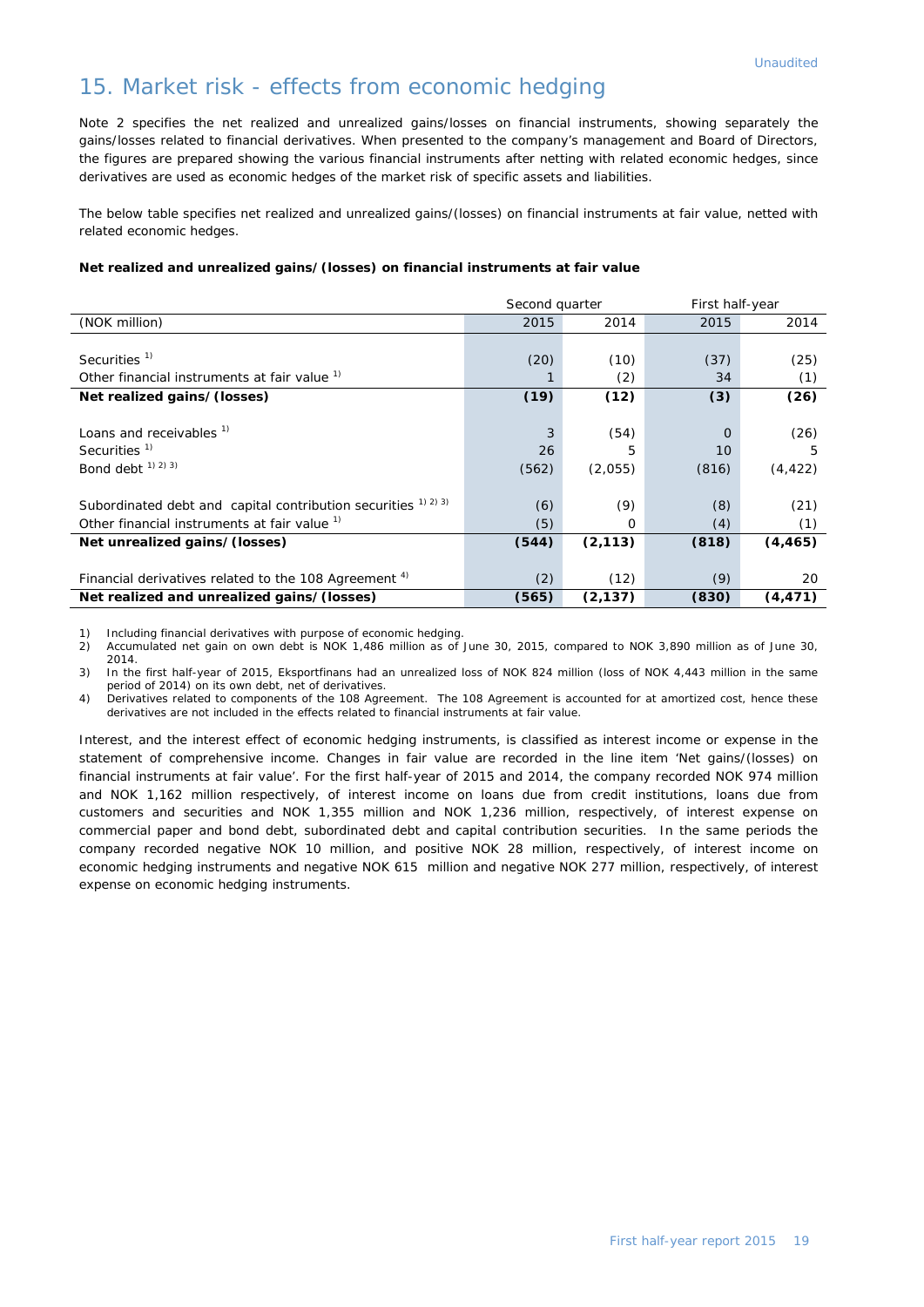# 16. Maturity analysis

## **Maturity analysis of financial assets and liabilities based on expected maturities at June 30, 2015**

|                                                    |                | From      | From        | From        |          |           |
|----------------------------------------------------|----------------|-----------|-------------|-------------|----------|-----------|
|                                                    | Up to          | 1 month   | 3 months up | 1 year up   |          |           |
|                                                    | and            | up to and | to and      | to and      |          |           |
|                                                    | including      | including | including 1 | including 5 | Over     |           |
| (NOK million)                                      | 1 month        | 3 months  | year        | years       | 5 years  | Total     |
|                                                    |                |           |             |             |          |           |
| <b>Assets</b>                                      |                |           |             |             |          |           |
| Loans and receivables due from credit institutions | 2,570          | 12        | 2,458       | 48          | 218      | 5,306     |
| Loans and receivables due from customers           | 1,249          | 636       | 1,942       | 13,527      | 16,372   | 33,726    |
| <b>Securities</b>                                  | 636            | 2,152     | 17,411      | 2.327       | 4.639    | 27,165    |
| Derivatives net settled                            | 14             | 55        | 1,204       | 662         | 465      | 2,402     |
| Derivatives gross settled (pay leg)                | (2, 487)       | (4,054)   | (17, 843)   | (12, 842)   | (4,079)  | (41, 304) |
| Derivatives gross settled (receive leg)            | 2,518          | 4,245     | 18,801      | 14,094      | 4,386    | 44,044    |
| Cash collateral                                    | $\Omega$       | 3,091     | 0           | 0           | $\Omega$ | 3,091     |
| <b>Total assets</b>                                | 4,500          | 6,137     | 23,974      | 17,817      | 22,002   | 74,430    |
|                                                    |                |           |             |             |          |           |
| Liabilities                                        |                |           |             |             |          |           |
| Deposits                                           |                | 0         | 0           | 0           | 0        |           |
| Non-structured bond debt                           | $\overline{7}$ | 9,919     | 20,457      | 17,002      | 2,807    | 50,193    |
| Structured bond debt                               | 1,437          | 661       | 2,188       | 4,551       | 4,520    | 13,358    |
| Derivatives net settled                            | 71             | 83        | 391         | 1,644       | 226      | 2,415     |
| Derivatives gross settled (pay leg)                | 4,993          | 4,182     | 2,800       | 6,969       | 2,220    | 21,165    |
| Derivatives gross settled (receive leg)            | (4, 814)       | (4, 154)  | (2, 585)    | (5, 581)    | (2, 150) | (19, 285) |
| Cash collateral                                    | 0              | 2,920     | 0           | 0           | 0        | 2,920     |
| Subordinated loans                                 | 0              | 0         | 1.009       | 0           | $\Omega$ | 1,009     |
| <b>Total liabilities</b>                           | 1,695          | 13,611    | 24,260      | 24,586      | 7,624    | 71,776    |

## **Maturity analysis of financial assets and liabilities based on expected maturities at December 31, 2014**

|                                                    |           | From      | From        | From        |          |           |
|----------------------------------------------------|-----------|-----------|-------------|-------------|----------|-----------|
|                                                    | Up to     | 1 month   | 3 months up | 1 year up   |          |           |
|                                                    | and       | up to and | to and      | to and      |          |           |
|                                                    | including | including | including 1 | including 5 | Over     |           |
| (NOK million)                                      | 1 month   | 3 months  | year        | years       | 5 years  | Total     |
| <b>Assets</b>                                      |           |           |             |             |          |           |
|                                                    |           |           |             |             |          |           |
| Loans and receivables due from credit institutions | 5,143     | 13        | 1,068       | 2.672       | 254      | 9,149     |
| Loans and receivables due from customers           | 305       | 441       | 3,536       | 16,177      | 19.289   | 39,748    |
| Securities                                         | 493       | 1,704     | 11,441      | 10,845      | 2.602    | 27,084    |
| Derivatives net settled                            | 15        | 85        | 1,111       | 1,158       | 540      | 2,910     |
| Derivatives gross settled (pay leg)                | (5, 184)  | (8, 859)  | (17, 463)   | (20, 948)   | (4,623)  | (57,076)  |
| Derivatives gross settled (receive leg)            | 5,622     | 9,167     | 18,400      | 22,738      | 4,853    | 60,781    |
| Cash collateral                                    | 0         | 4,508     | 0           | 0           | $\Omega$ | 4,508     |
| <b>Total assets</b>                                | 6,394     | 7,059     | 18,093      | 32,642      | 22,915   | 87,104    |
| <b>Liabilities</b>                                 |           |           |             |             |          |           |
| Non-structured bond debt                           | 27        | 153       | 12,514      | 34,343      | 2,564    | 49,601    |
| Structured bond debt                               | 388       | 786       | 5.530       | 9.156       | 5.111    | 20,972    |
| Derivatives net settled                            | 79        | 84        | 412         | 1,821       | 384      | 2,779     |
| Derivatives gross settled (pay leg)                | 560       | 96        | 5.746       | 5,099       | 1.802    | 13,304    |
| Derivatives gross settled (receive leg)            | (560)     | (92)      | (4,664)     | (4,020)     | (1, 777) | (11, 113) |
| Cash collateral                                    | $\Omega$  | 3,181     | $\Omega$    | $\Omega$    | $\Omega$ | 3,181     |
| Subordinated loans                                 | 0         | 0         | 977         | 0           | $\Omega$ | 977       |
| <b>Total liabilities</b>                           | 494       | 4,207     | 20,514      | 46,399      | 8,085    | 79,699    |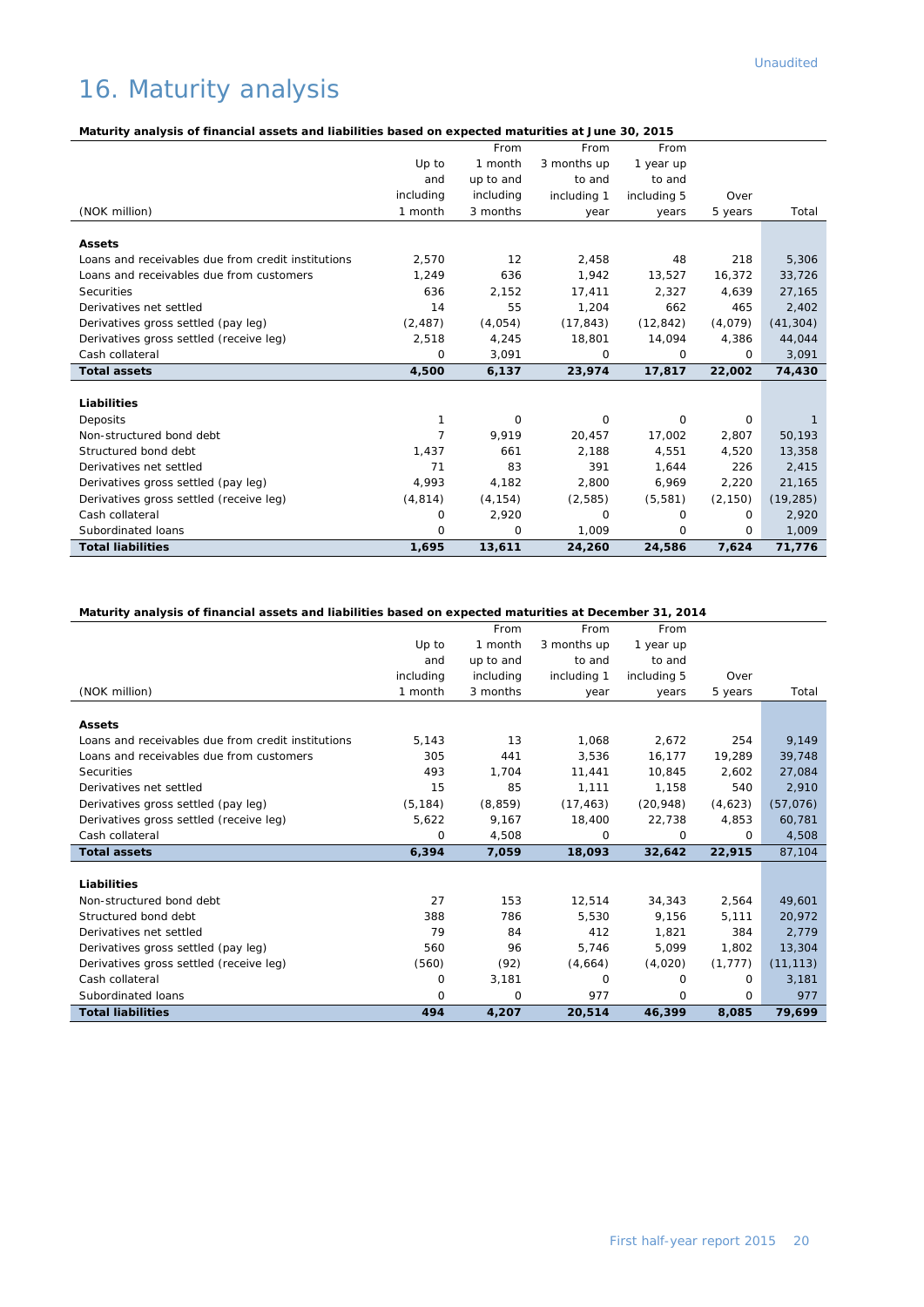|                                                                                                     |                |           |             |             |          | <b>Unaudited</b> |
|-----------------------------------------------------------------------------------------------------|----------------|-----------|-------------|-------------|----------|------------------|
| Maturity analysis of financial assets and liabilities based on expected maturities at June 30, 2014 |                |           |             |             |          |                  |
|                                                                                                     |                | From      | From        | From        |          |                  |
|                                                                                                     |                | 1 month   | 3 months up | 1 year up   |          |                  |
|                                                                                                     | Up to and      | up to and | to and      | to and      |          |                  |
|                                                                                                     | including 1    | including | including 1 | including 5 | Over     |                  |
| (NOK million)                                                                                       | month          | 3 months  | year        | years       | 5 years  | Total            |
|                                                                                                     |                |           |             |             |          |                  |
| <b>Assets</b>                                                                                       |                |           |             |             |          |                  |
| Loans and receivables due from credit institutions                                                  | 4,590          | 13        | 1,698       | 3.078       | 271      | 9,649            |
| Loans and receivables due from customers                                                            | 753            | 1.030     | 3,395       | 19,307      | 22,291   | 46,776           |
| <b>Securities</b>                                                                                   | 130            | 3.655     | 15,509      | 11.031      | 3,924    | 34,248           |
| Derivatives net settled                                                                             | 47             | 115       | 1,233       | 1,615       | 632      | 3,643            |
| Derivatives gross settled (pay leg)                                                                 | (5,701)        | (10, 716) | (13, 572)   | (23, 583)   | (6,614)  | (60, 186)        |
| Derivatives gross settled (receive leg)                                                             | 5,861          | 10.925    | 14,014      | 25,599      | 7,708    | 64,108           |
| Cash collateral                                                                                     | $\Omega$       | 4,683     | 0           | $\Omega$    | $\Omega$ | 4,683            |
| <b>Total assets</b>                                                                                 | 5,680          | 9,706     | 22,277      | 37,046      | 28,212   | 102,921          |
|                                                                                                     |                |           |             |             |          |                  |
| Liabilities                                                                                         |                |           |             |             |          |                  |
| Deposits by credit institutions                                                                     | 0              | 0         | 0           | 0           | 0        | 0                |
| Commercial paper debt                                                                               | 0              | $\Omega$  | 0           | $\Omega$    | $\Omega$ | O                |
| Non-structured bond debt                                                                            | $\overline{7}$ | 145       | 12,541      | 37,544      | 2,550    | 52,787           |
| Structured bond debt                                                                                | 3,228          | 1.919     | 3.723       | 6,661       | 16,454   | 31,984           |
| Derivatives net settled                                                                             | 70             | 91        | 407         | 1,936       | 552      | 3,056            |
| Derivatives gross settled (pay leg)                                                                 | 2.976          | 3.308     | 8,119       | 4,594       | 7,893    | 26,890           |
| Derivatives gross settled (receive leg)                                                             | (3,051)        | (3, 218)  | (7,668)     | (4,097)     | (9, 275) | (27, 309)        |

The figures in the above table include principal and interest payable (receivable) at nominal value. For the figures in the above table, call and trigger dates as estimated in models are applied in the classification of the maturities. For some issues with call and trigger optionalities, the expected maturity is estimated using a sophisticated valuation system which is further described in our annual financial statements. The actual maturities might differ from these estimations.

Cash collateral 0 2,633 0 0 0 2,633 Subordinated loans 0 0 44 954 0 998 Capital contribution securities  $\begin{array}{cccc} 0 & 0 & 0 & 0 & 0 \end{array}$ **Total liabilities 3,229 4,878 17,166 47,593 18,173 91,038** 

## 17. Fair value of financial instruments

The methodology used for calculating fair values of financial instruments is consistent with the methodology defined in our audited annual report for the fiscal year ending 2014. There has been a change in the input used to calculate the fair value of unstructured bond debt. Historically, the credit spreads applied in the fair value measurement have been derived from current spreads on Eksportfinans' USD benchmarks quoted by Bloomberg. As fewer benchmarks are outstanding and the trading activity in the benchmark is lower, the Company has decided to use broker quotes from the major provider of such quotes in the Norwegian market. These quotes have been compared to the historical benchmark credit spreads observed on Bloomberg to ensure high correlation with historical trading prices. As a result of the change of input to the fair value measurement, unstructured bond debt is transferred from level 2- to level 3 in the fair value hierarchy.

#### **17.1 Sensitivity analysis**

#### Loans due from credit institutions or customers:

The following table shows the unrealized loss of each category of loans by increasing the credit spread by 1 basis point as well as the percentage of total lending portfolio.

|                              | June 30, 2015      |            | December 31, 2014  |            |
|------------------------------|--------------------|------------|--------------------|------------|
| (NOK million and percentage) | Sensitivity (1 bp) | Percentage | Sensitivity (1 bp) | Percentage |
|                              |                    |            |                    |            |
| Direct loans                 | (0.7)              | 6.6%       | (0.8)              | 5.0%       |
| Loans to municipalities      | (0.4)              | 7.5%       | (0.9)              | 11.1%      |
| Collaboration loans          | (0.2)              | 15.2%      | (0.4)              | 21.0 %     |
| Guaranteed loans             | (2.8)              | 70.7 %     | (3.3)              | 62.9%      |
| <b>Total loans</b>           |                    | 100.0%     |                    | 100.0%     |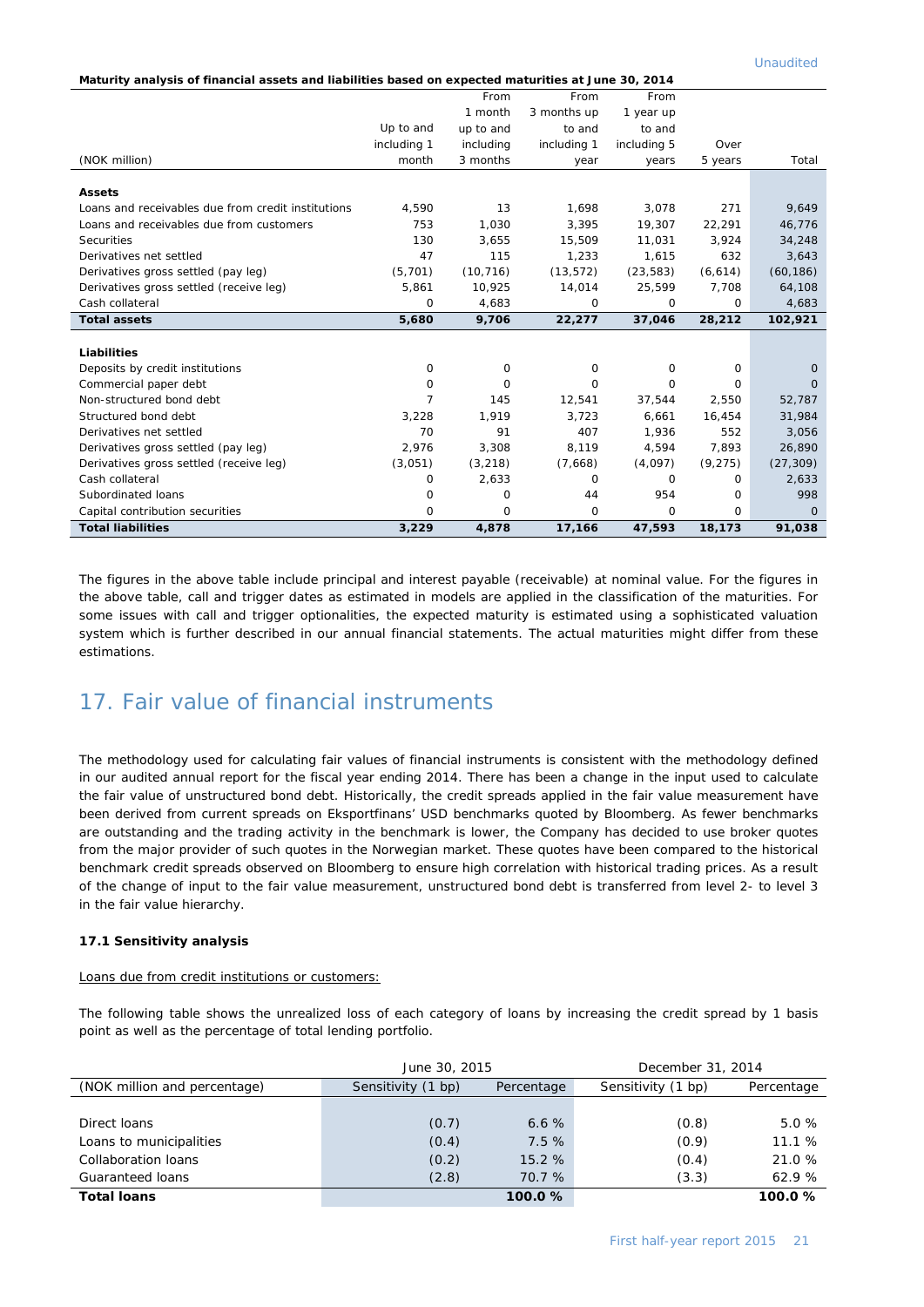The spreads applied for fair value measurement of the combined total lending portfolio are in the range from -4 basis points to 150 basis points as of June 30, 2015 (from -4 basis points to 150 basis points as of year-end 2014). For the combined total lending portfolio over the past two years credit spreads have changed 3.6 basis points per month in 95 percent of the time, representing NOK 14.4 million. As of year-end 2014 a 95 percent confidence interval was less than 1 basis point representing NOK 6 million.

#### Securities:

Eksportfinans retrieved prices and credit spread quotes from nine different market makers and pricing vendors as of June 30, 2015. Among the nine different quote providers, the major price provider (Bloomberg) covered 91 percent as of June 30, 2015 (91 percent as of year-end 2014). Eksportfinans also holds two securities originally in the PHA portfolio issued by the defaulted Washington Mutual (now non-existent). These securities were priced using recovery rates retrieved from Bloomberg.

#### Bond debt:

The following table shows the unrealized gain of each category of bond debt by increasing the credit spread by 1 basis point:

|                        | June 30, 2015      | December 31, 2014  |
|------------------------|--------------------|--------------------|
| (NOK million)          | Sensitivity (1 bp) | Sensitivity (1 bp) |
|                        |                    |                    |
| Unstructured bond debt | 7.3                | 9.2                |
| Structured bond debt   | 5.2                | 6.6                |

The spreads applied for fair value measurement of bond debt are in the range from 75 basis points to 165 basis points as of June 30, 2015 (from 132 basis points to 169 basis points as of year-end 2014).

#### Subordinated debt:

Increasing the spreads applied in fair value measurement by 10 basis points would decrease the value of subordinated debt as of June 30, 2015 by approximately NOK 0.5 million (NOK 0.9 million as of year-end 2014). The spread applied for fair value measurement of the subordinated debt is 87 basis points as of June 30, 2015, resulting in a price of 104.70. As of year-end 2014 the spread applied for fair value measurement of the subordinated debt was 132 basis points, resulting in a price of 103.56.

#### **17.2 Financial assets measured at fair value through profit or loss**

|                                    | June 30, 2015 |         |             |        | December 31, 2014 |         |         |        |
|------------------------------------|---------------|---------|-------------|--------|-------------------|---------|---------|--------|
| (NOK million)                      | Level 1       | Level 2 | Level 3     | Total  | Level 1           | Level 2 | Level 3 | Total  |
|                                    |               |         |             |        |                   |         |         |        |
| Loans due from credit institutions | 1.796         | 6,248   | 385         | 8.429  | 1,728             | 10.066  | 384     | 12,178 |
| Loans due from customers           | $\Omega$      | 540     | 11,404      | 11,944 | O                 | 1,735   | 13,471  | 15,206 |
| <b>Securities</b>                  | $\Omega$      | 29,383  | $\mathbf 0$ | 29,383 | 0                 | 27.991  | 0       | 27,991 |
| Financial derivatives              | $\Omega$      | 4,478   | 952         | 5,430  | 0                 | 5.663   | 1,408   | 7,071  |
| Other assets                       | $\mathbf{O}$  | 3.091   | $\mathbf 0$ | 3,091  | 0                 | 3.181   | 0       | 3,181  |
| Total fair value                   | 1.796         | 43,740  | 12,741      | 58,277 | 1,728             | 48,636  | 15,263  | 65.627 |

#### **17.3 Financial liabilities measured at fair value through profit or loss**

|                        | June 30, 2015 |              |             |        | December 31, 2014 |         |         |        |
|------------------------|---------------|--------------|-------------|--------|-------------------|---------|---------|--------|
| (NOK million)          | Level 1       | Level 2      | Level 3     | Total  | Level 1           | Level 2 | Level 3 | Total  |
|                        |               |              |             |        |                   |         |         |        |
| Unstructured bond debt | $\Omega$      | 0            | 31,345      | 31,345 | 0                 | 27.916  | Ο       | 27.916 |
| Structured bond debt   | $\Omega$      | $\Omega$     | 12,488      | 12,488 | 0                 | 0       | 19.922  | 19,922 |
| Financial derivatives  | $\Omega$      | 3.644        | 773         | 4,417  | Ο                 | 4.215   | 913     | 5,128  |
| Other liabilities      | $\Omega$      | 2.925        | $\mathbf 0$ | 2,925  | 0                 | 4.514   | 0       | 4.514  |
| Subordinated debt      | $\Omega$      | $\mathbf{O}$ | 1,008       | 1,008  | O                 | O       | 965     | 965    |
| Total fair value       | $\Omega$      | 6.569        | 45,614      | 52,183 | Ο                 | 36.645  | 21,800  | 58,445 |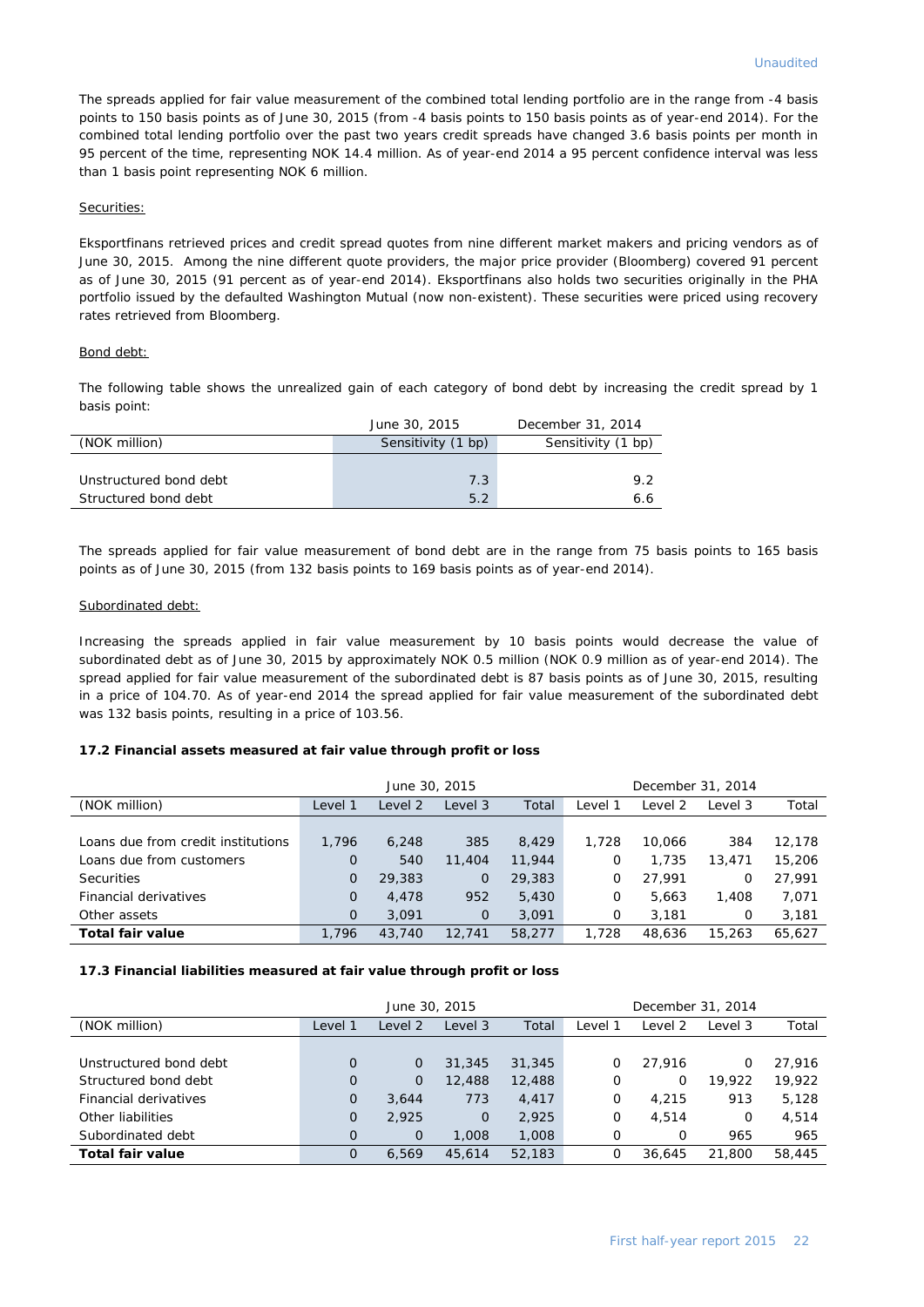#### **Movement of level 3 financial assets**

|                                                                                                                          |                                                             | From January 1, 2015 to June 30, 2015          | From January 1, 2014 to June 30, 2014 |         |                                                             |                                                |                          |         |
|--------------------------------------------------------------------------------------------------------------------------|-------------------------------------------------------------|------------------------------------------------|---------------------------------------|---------|-------------------------------------------------------------|------------------------------------------------|--------------------------|---------|
| (NOK million)                                                                                                            | Loans and<br>receivables due<br>from credit<br>institutions | Loans and<br>receivables due<br>from customers | Financial<br>derivatives              | Total   | Loans and<br>receivables due<br>from credit<br>institutions | Loans and<br>receivables due<br>from customers | Financial<br>derivatives | Total   |
| <b>Opening balance</b>                                                                                                   | 384                                                         | 13,471                                         | 1,408                                 | 15,263  | 476                                                         | 22,580                                         | 1,428                    | 24,484  |
| Total gains or losses *)                                                                                                 | 21                                                          | 466                                            | (149)                                 | 338     | 4                                                           | 31                                             | 711                      | 746     |
| Settlements                                                                                                              | (20)                                                        | (2, 533)                                       | (307)                                 | (2,860) | (144)                                                       | (6, 598)                                       | (142)                    | (6,884) |
| <b>Closing balance</b>                                                                                                   | 385                                                         | 11,404                                         | 952                                   | 12,741  | 336                                                         | 16,013                                         | 1,997                    | 18,346  |
| Total gains or losses *)<br>for the period in profit or<br>loss for<br>assets held at the end of the<br>reporting period | 21                                                          | 466                                            | (123)                                 | 364     | 4                                                           | 31                                             | 860                      | 894     |

\*) Presented under the line item 'Net gains/(losses) on financial instruments at fair value' in the statement of comprehensive income.

#### **Movement of level 3 financial liabilities**

|                                                                                                                              | From January 1, 2015 to June 30, 2015 |                           |                          |                            |                      |               |                          | From January 1, 2014 to June 30, 2014 |               |
|------------------------------------------------------------------------------------------------------------------------------|---------------------------------------|---------------------------|--------------------------|----------------------------|----------------------|---------------|--------------------------|---------------------------------------|---------------|
| (NOK million)                                                                                                                | Structured<br>bond debt               | Unstructured<br>bond debt | Financial<br>derivatives | Subordinated<br>debt       | Total                | Bond debt     | Financial<br>derivatives | Subordinate<br>d debt                 | Total         |
| <b>Opening balance</b>                                                                                                       | 19,922                                | $\mathbf{O}$              | 913                      | 965                        | 21,800               | 25,502        | 2,208                    | 902                                   | 28,612        |
| Total gains or losses *) **)                                                                                                 | 69                                    | $\mathbf{O}$              | 283                      | 43                         | 395                  | 3,148         | (245)                    | 68                                    | 2,971         |
| <b>Settlements</b><br>Transfers***)                                                                                          | (7, 503)<br>0                         | $\mathbf{O}$<br>31,345    | (423)<br>$\mathbf 0$     | $\mathbf 0$<br>$\mathbf 0$ | (7, 926)<br>$\Omega$ | (3, 252)<br>0 | (147)<br>$\circ$         | 0<br>$\mathbf 0$                      | (3, 399)<br>0 |
| <b>Closing balance</b>                                                                                                       | 12,488                                | 31,345                    | 773                      | 1,008                      | 14,269               | 25,398        | 1,816                    | 970                                   | 28,184        |
| Total gains or losses *) **)<br>for the period in profit or<br>loss for<br>assets held at the end of the<br>reporting period | 384                                   | $\mathsf{O}\xspace$       | 308                      | 43                         | 735                  | 3,838         | (96)                     | 68                                    | 3,810         |

\*) Presented under the line item 'Net gains/(losses) on financial instruments at fair value' in the statement of comprehensive income.

\*\*) For liabilities, positive figures are represented as losses and negative figures are represented as gains.

\*\*\*) Unstructured bond debt is transferred from level 2- to level 3 assets due to lack of observable market data.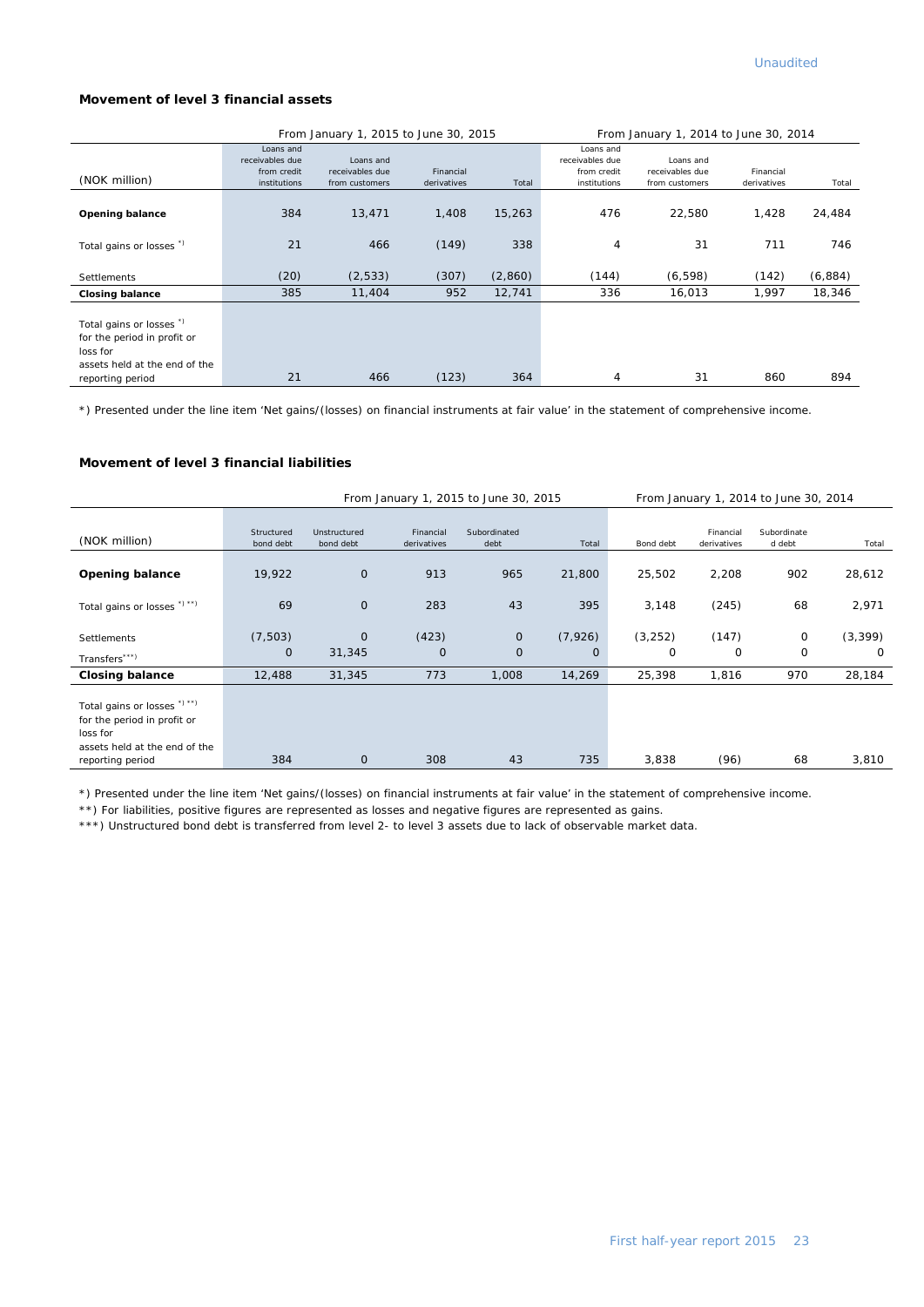#### **17.4 Fair value of financial assets and liabilities**

The following table presents the financial assets and liabilities, with the fair value and carrying value (book value) of each class of financial instrument:

|                                    | Jun 30, 2015 |          |        | Dec 31,2014 | Jun 31, 2014 |          |  |
|------------------------------------|--------------|----------|--------|-------------|--------------|----------|--|
|                                    | Fair         | Carrying | Fair   | Carrying    | Fair         | Carrying |  |
| (NOK million)                      | value        | value    | value  | value       | value        | value    |  |
|                                    |              |          |        |             |              |          |  |
| <b>Assets</b>                      |              |          |        |             |              |          |  |
| Loans due from credit institutions | 8,579        | 8,617    | 13,214 | 12,370      | 14,435       | 14,480   |  |
| Loans due from customers           | 30,782       | 28,257   | 36,448 | 33,372      | 40,758       | 37,586   |  |
| <b>Securities</b>                  | 29,383       | 29,383   | 27,991 | 27,991      | 33,012       | 33,012   |  |
| Repurchase receivable              | O            | 0        | O      | 0           | O            | $\Omega$ |  |
| Financial derivatives              | 5,430        | 5,430    | 7,071  | 7,071       | 6,786        | 6,786    |  |
| Other assets                       | 4,589        | 4,589    | 4,605  | 4,605       | 3,863        | 3,863    |  |
|                                    |              |          |        |             |              |          |  |
| <b>Liabilities</b>                 |              |          |        |             |              |          |  |
| Deposits by credit institutions    |              |          | O      | 0           | O            | 0        |  |
| Non-structured bond debt           | 50,065       | 48,118   | 48,879 | 46,491      | 51,805       | 49,398   |  |
| Structured bond debt               | 12,488       | 12,488   | 19,922 | 19,922      | 25,398       | 25,398   |  |
| Financial derivatives              | 4,417        | 4,417    | 5,129  | 5,129       | 5,441        | 5,441    |  |
| Other liabilities                  | 2,984        | 2,980    | 4,604  | 4,599       | 4,786        | 4,781    |  |
| Subordinated debt                  | 1,008        | 1,008    | 965    | 965         | 969          | 969      |  |

## 18. Contingencies

Although Eksportfinans is no longer making new loans under the 108 Agreement, the 108 Agreement will remain in effect until all loans issued pursuant to the 108 Agreement have been repaid. Certain practices and procedures that were historically followed under the 108 Agreement were implicitly based on the expectation that the Company would be continuing to make new loans pursuant to the 108 Agreement. As this is no longer the case, there can be no assurance that either Eksportfinans or the Ministry of Trade, Industry and Fisheries (the Ministry) will not determine that changes to the practices and procedures are appropriate. In particular, prior to November 11, 2011, the Company historically followed a procedure in respect of the settlement account of the 108 Agreement which adjusted for differences in funding costs at the date of disbursement and at the date of prepayment of Government supported loans. Subsequent to the discontinuation of its activities in making new Government supported loans, the Company has proposed that such procedures no longer are appropriate. As the Ministry does not agree, the matter will, in accordance with the 108 Agreement, be referred to a court of arbitration. There can be no assurance as to the result of such proceedings. A judgment against the Company could result in the Company being required to transfer amounts to the settlement account of the 108 Agreement that are larger than currently planned, which could adversely affect Eksportfinans' results of operations or financial position.

## 19. Events after the balance sheet date

There are no events after the balance sheet date materially affecting the financial statements.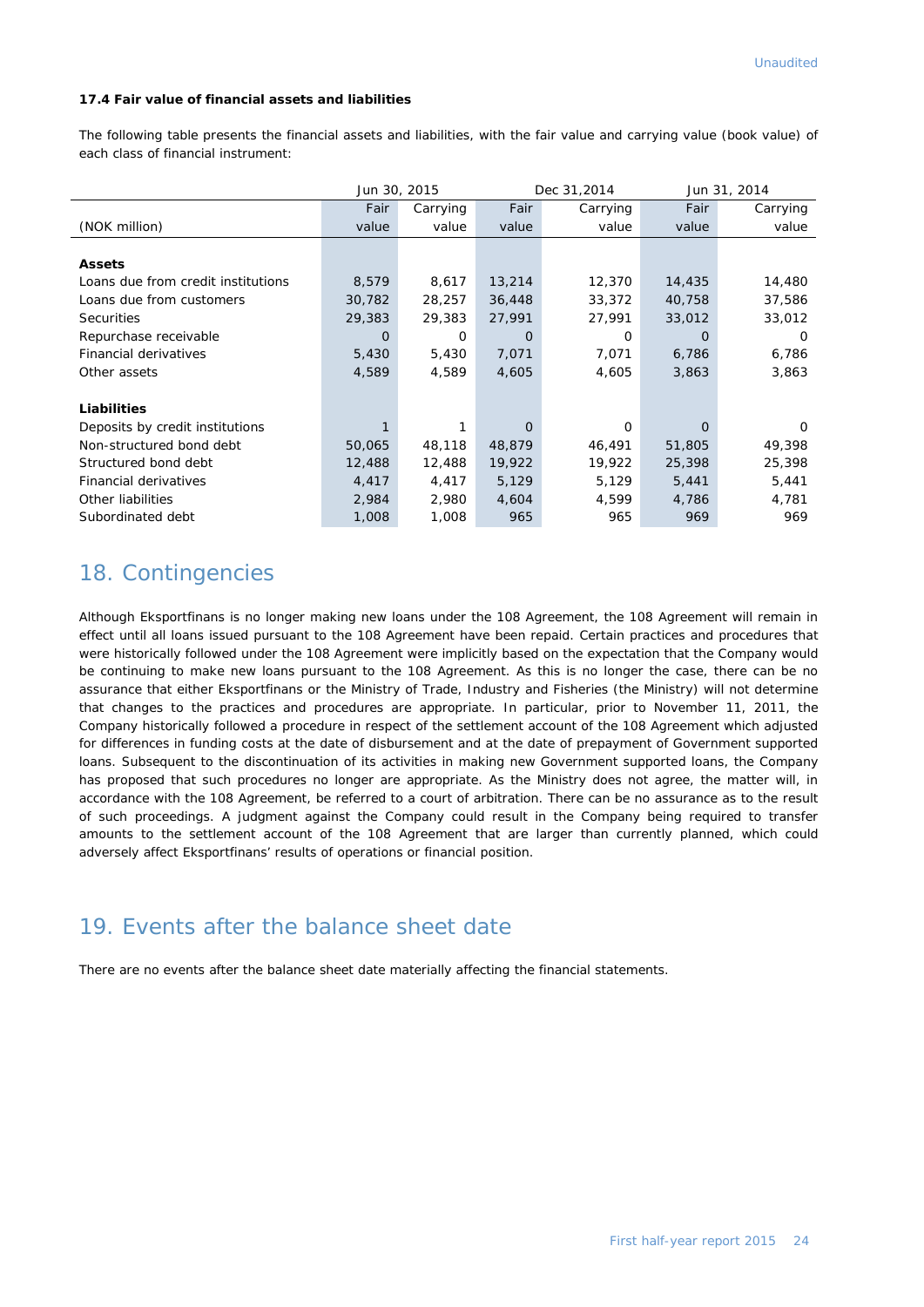## Report on review of interim financial information

To the Board of Directors of Eksportfinans ASA

#### *Introduction*

*We have reviewed the accompanying condensed balance sheet of Eksportfinans ASA as of June, 30 2015 and the related condensed statement of comprehensive income, condensed statement of changes in equity and condensed cash flow statement for the three-month period then ended. Management is*  responsible for the preparation and presentation of this condensed interim financial information in *accordance with International Accounting Standard 34 "Interim Financial Reporting". Our responsibility is to express a conclusion on this interim financial information based on our review.*

#### *Scope of Review*

*We conducted our review in accordance with International Standard on Review Engagements 2410, "Review of Interim Financial Information Performed by the Independent Auditor of the Entity".* 

*A review of interim financial information consists of making inquiries, primarily of persons responsible for financial and accounting matters, and applying analytical and other review procedures.* 

*A review is substantially less in scope than an audit conducted in accordance with standards on auditing adopted by Den Norske Revisorforening, and consequently does not enable us to obtain assurance that we would become aware of all significant matters that might be identified in an audit. Accordingly, we do not express an audit opinion.*

#### *Conclusion*

Based on our review, nothing has come to our attention that causes us to believe that the *accompanying condensed interim financial information is not prepared, in all material respects, in accordance with International Accounting Standard 34 "Interim Financial Reporting".*

Oslo, August 21, 2015 **PricewaterhouseCoopers AS**

Erik Andersen State Authorised Public Accountant (Norway)